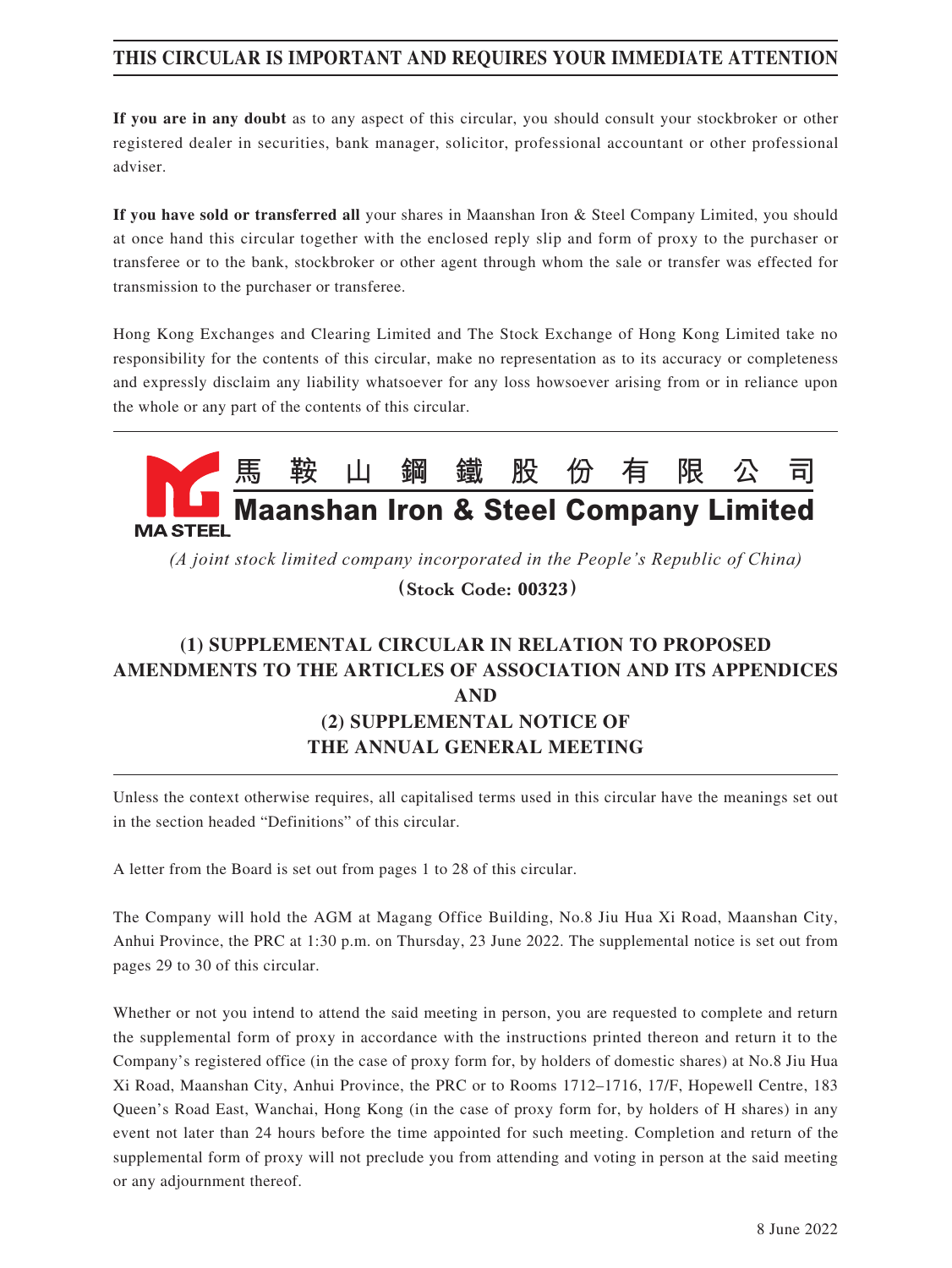#### Page

| $\mathbf{ii}$ |
|---------------|
|               |
|               |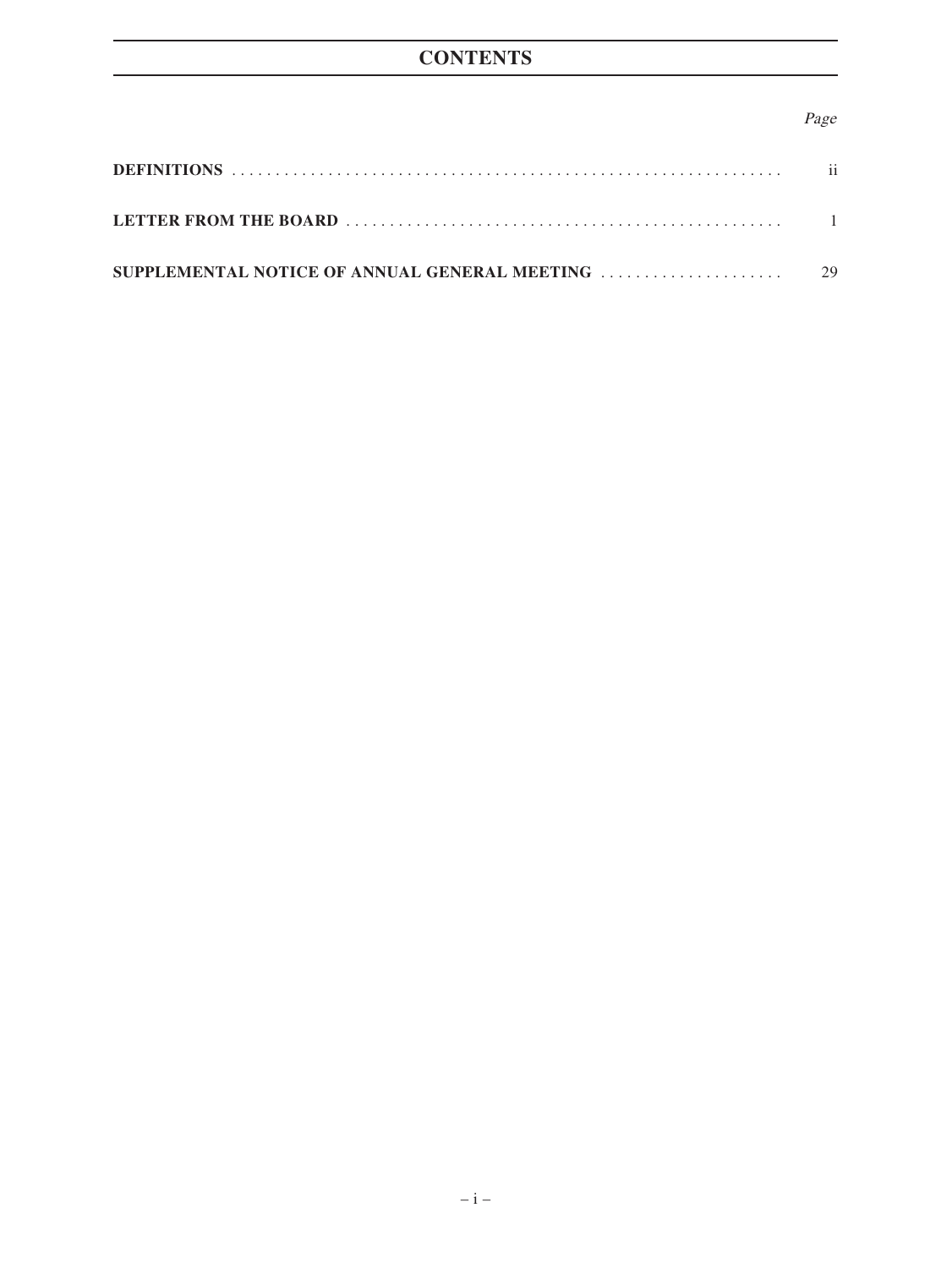## **DEFINITIONS**

In this circular, the following expressions have the following meaning unless the context otherwise requires:

| "AGM"                     | the annual general meeting of the Company to be held on<br>Thursday, 23 June 2022 to approve the resolutions in relation to,<br>among other things, the proposed amendments to the Articles of<br>Association and its appendices |
|---------------------------|----------------------------------------------------------------------------------------------------------------------------------------------------------------------------------------------------------------------------------|
| "Articles of Association" | the articles of association of the Company                                                                                                                                                                                       |
| "Board"                   | the board of the Directors of the Company                                                                                                                                                                                        |
| "Company"                 | Maanshan Iron & Steel Company Limited                                                                                                                                                                                            |
| "Director(s)"             | the director(s) of the Company                                                                                                                                                                                                   |
| "H Shares"                | the foreign shares in the share capital of the Company, with a<br>nominal value of RMB1.00 per share, which are on the Hong<br>Kong Stock Exchange, and subscribed for and traded in Hong<br>Kong dollars                        |
| "Listing Rules"           | the Rules Governing the Listing of Securities on the Stock<br>Exchange                                                                                                                                                           |
| "PRC"                     | the People's Republic of China                                                                                                                                                                                                   |
| "RMB"                     | renminbi, the lawful currency of the PRC                                                                                                                                                                                         |
| "Shareholder(s)"          | holder(s) of shares of the Company                                                                                                                                                                                               |
| "Stock Exchange"          | the Stock Exchange of Hong Kong Limited                                                                                                                                                                                          |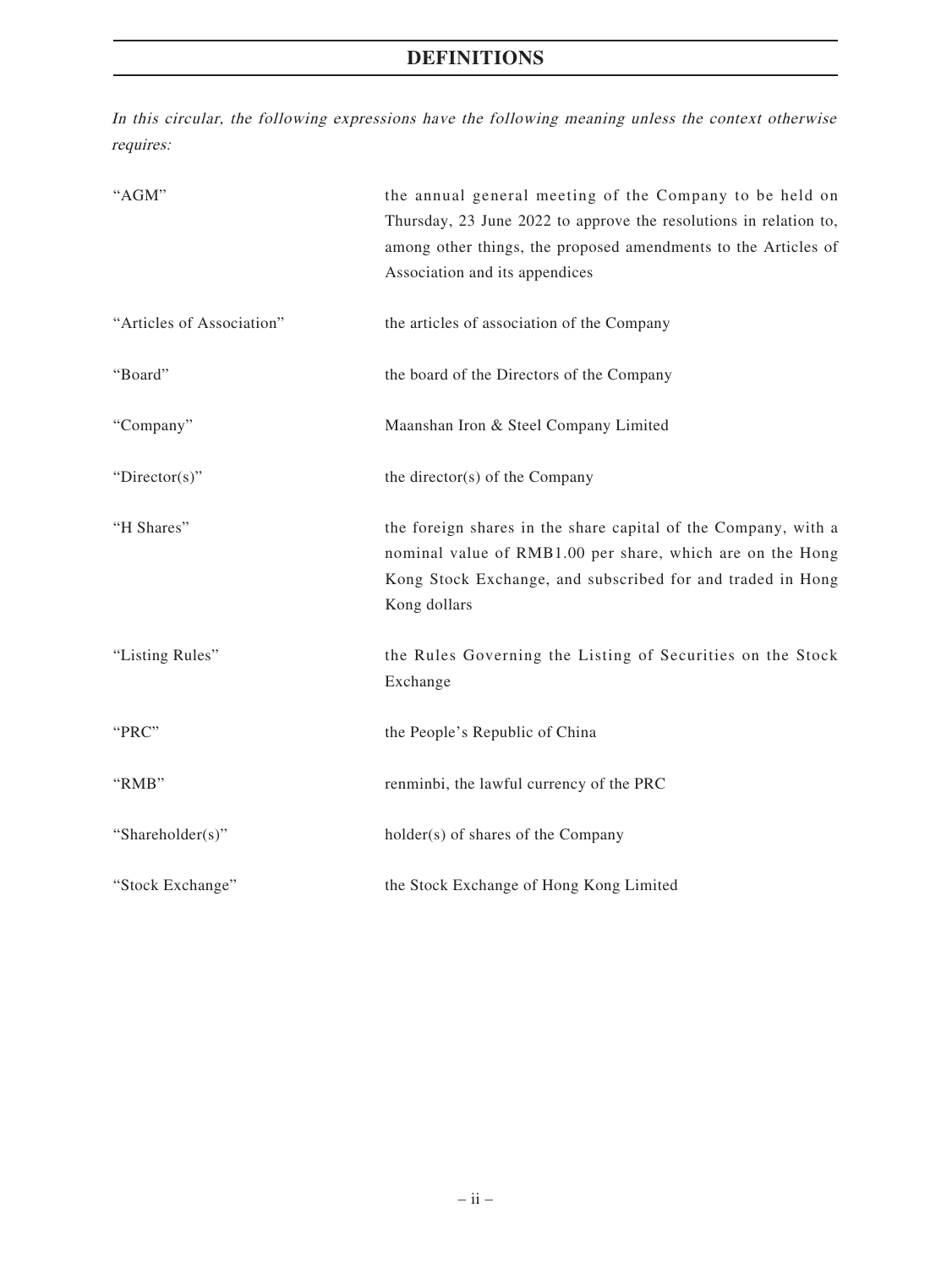# **馬鞍山鋼鐵股份有限公司 Maanshan Iron & Steel Company Limited MA STEEL**

*(A joint stock limited company incorporated in the People's Republic of China)* **(Stock Code: 00323)**

| <i>Executive Directors:</i>                 | Registered office:   |
|---------------------------------------------|----------------------|
| Ding Yi <i>(Chairman)</i>                   | No.8 Jiu Hua Xi Road |
| Ren Tianbao                                 | Maanshan City        |
|                                             | Anhui Province       |
|                                             | the PRC              |
| <b>Independent Non-executive Directors:</b> | Office address:      |

Zhang Chunxia No.8 Jiu Hua Xi Road Zhu Shaofang Maanshan City Wang Xianzhu **Anhui Province** 

the PRC

Dear Sir or Madam,

# **(1) SUPPLEMENTAL CIRCULAR IN RELATION TO PROPOSED AMENDMENTS TO THE ARTICLES OF ASSOCIATION AND ITS APPENDICES AND (2) SUPPLEMENTAL NOTICE OF THE ANNUAL GENERAL MEETING**

#### **INTRODUCTION**

Reference is made to the announcement of the Company dated 7 June 2022.

The purpose of this circular is to inform you the details of the proposed amendments to the Articles of Association and its appendices, and issue the supplemental notice of the AGM.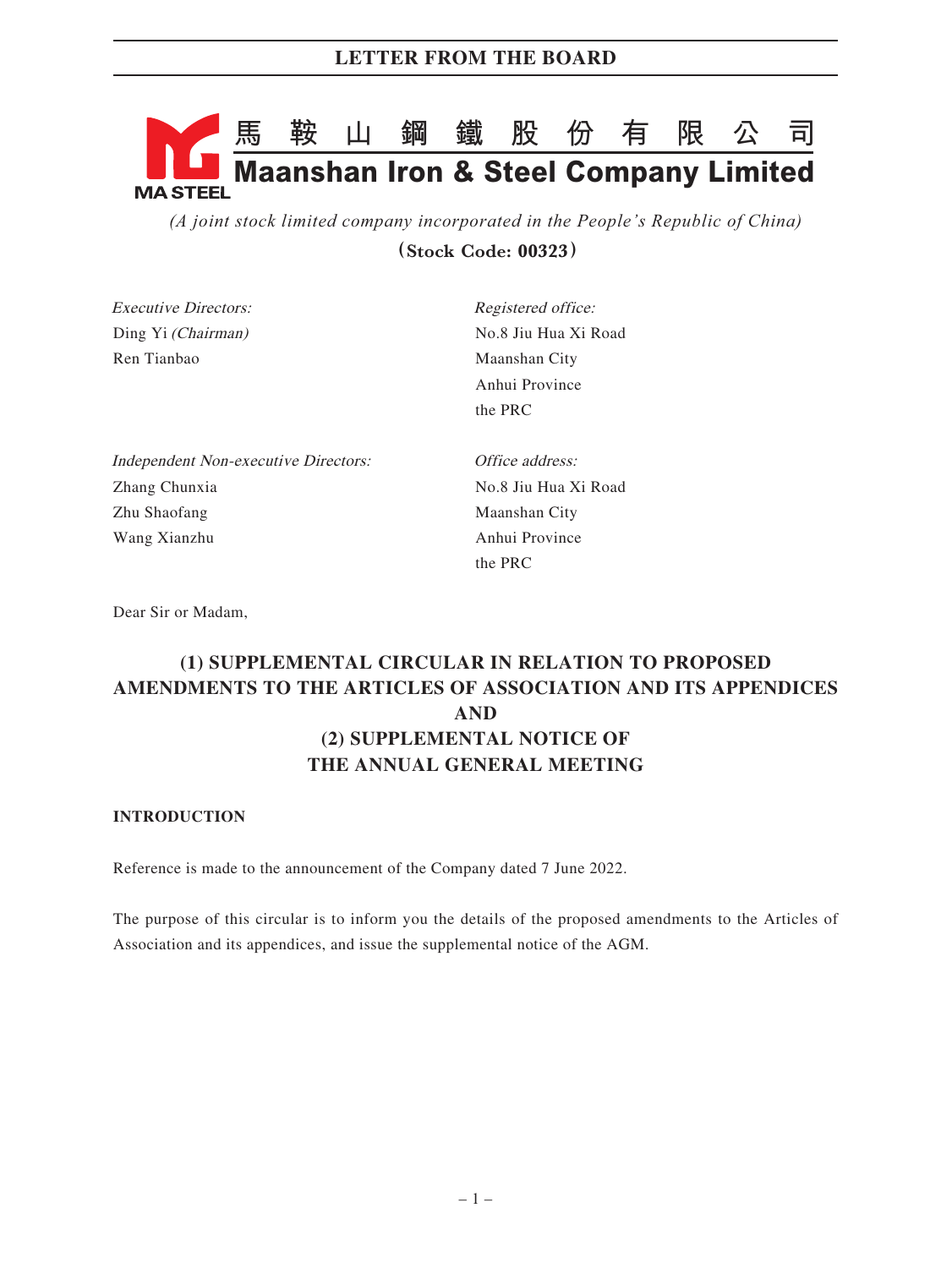#### **1. PROPOSED AMENDMENTS TO THE ARTICLES OF ASSOCIATION AND ITS APPENDICES**

Pursuant to the relevant regulations or requirements of Company Law of the People's Republic of China, the Securities Law of the People's Republic of China, the Reply of the State Council on Adjusting the Provisions Applicable to the Notice Period for Convening Shareholders' General Meetings and Other Matters Applicable to Overseas Listed Companies and the Guidelines on the Articles of Association for Listed Companies issued by the CSRC, and with reference to the Company's situation of equity incentive, the "Proposed Amendments of the Articles of Association and its Appendices of Maanshan Iron & Steel Company Limited" was reviewed and approved at the  $61<sup>st</sup>$  meeting of the ninth session of the Board on 7 June 2022, proposing to amend the Articles of Association and its appendices. The amendments will be submitted to the Shareholders' general meeting for review and approval, and it is requested that the Board be authorized at the Shareholders' general meeting to make appropriate adjustments to the wordings and handle other related matters (if necessary) in accordance with the requirements of competent authorities.

| No.            | Original articles and description                                                                                                                                                                                                                                                                                                                                         | Amended articles and description                                                                                                                                                                                                                                                                                                                                         |
|----------------|---------------------------------------------------------------------------------------------------------------------------------------------------------------------------------------------------------------------------------------------------------------------------------------------------------------------------------------------------------------------------|--------------------------------------------------------------------------------------------------------------------------------------------------------------------------------------------------------------------------------------------------------------------------------------------------------------------------------------------------------------------------|
| 1              | The Company is a Sino-foreign joint stock<br>Article 5<br>limited company which has perpetual existence.                                                                                                                                                                                                                                                                  | The Company is a Sino-foreign joint stock<br>Article 5<br>limited company which has perpetual existence.                                                                                                                                                                                                                                                                 |
| $\mathfrak{D}$ | Article 16 As approved by the Company's supervising<br>authorities mandated by the State Council, the total<br>number of ordinary shares issued by the Company is<br>7,700,681,186 shares.                                                                                                                                                                                | Article 16 As approved by the Company's supervising<br>authorities mandated by the State Council, the total<br>number of ordinary shares issued by the Company is<br>7,775,731,186 shares.                                                                                                                                                                               |
| 3              | Article 17 The share capital structure of the<br>Company is: 7,700,681,186 ordinary shares, among<br>which 5,967,751,186 shares are Domestic Shares,<br>representing 77.496% of the total ordinary shares of<br>the Company, and 1,732,930,000 shares are Overseas-<br>Listed Foreign Shares, representing 22.504% of the<br>total ordinary shares issued by the Company. | Article 17 The share capital structure of the Company<br>is: 7,775,731,186 ordinary shares, among which<br>6,042,801,186 shares are Domestic Shares, representing<br>77.714% of the total ordinary shares of the Company,<br>and 1,732,930,000 shares are Overseas-Listed Foreign<br>Shares, representing 22.286% of the total ordinary<br>shares issued by the Company. |
| $\overline{4}$ | Article 20 The registered capital of the Company is<br>RMB7,700,681,186.                                                                                                                                                                                                                                                                                                  | The registered capital of the Company is RMB7,775,731,186.                                                                                                                                                                                                                                                                                                               |

The Board proposed the following amendments to the Articles of Association and its appendices: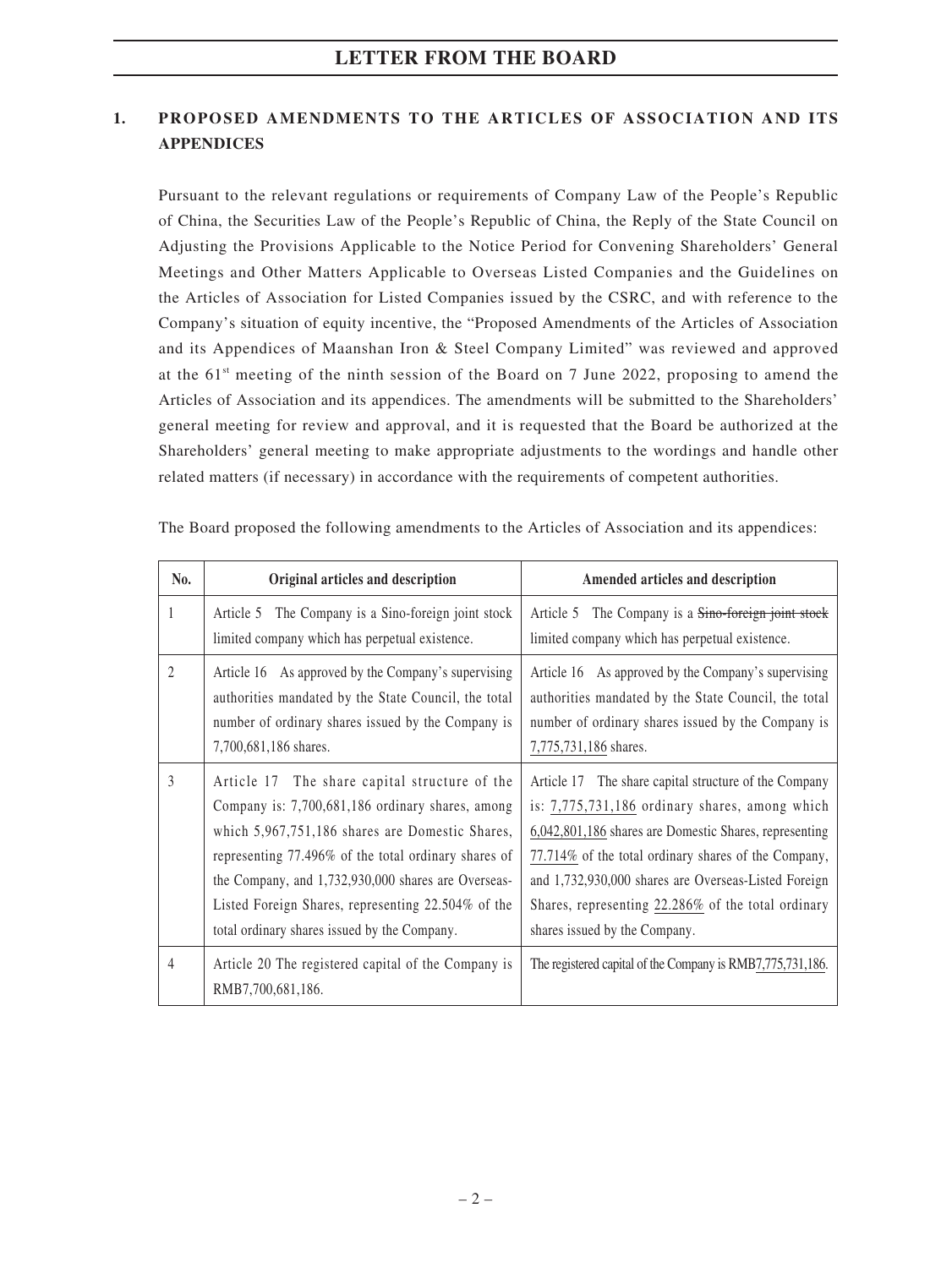| No. | Original articles and description                                                                                                                                                                                                                                                                                                                                                                                                                                                                                                                                                                                                                               | Amended articles and description                                                                                                                                                                                                                                                                                                                                                                                                                                                                                                                                                                                                  |
|-----|-----------------------------------------------------------------------------------------------------------------------------------------------------------------------------------------------------------------------------------------------------------------------------------------------------------------------------------------------------------------------------------------------------------------------------------------------------------------------------------------------------------------------------------------------------------------------------------------------------------------------------------------------------------------|-----------------------------------------------------------------------------------------------------------------------------------------------------------------------------------------------------------------------------------------------------------------------------------------------------------------------------------------------------------------------------------------------------------------------------------------------------------------------------------------------------------------------------------------------------------------------------------------------------------------------------------|
| 5   | Article 24 When the Company is to reduce its<br>registered capital, it must prepare a balance sheet and<br>an inventory of assets.                                                                                                                                                                                                                                                                                                                                                                                                                                                                                                                              | Article 24 When the Company is to reduce its<br>registered capital, it must prepare a balance sheet and<br>an inventory of assets.                                                                                                                                                                                                                                                                                                                                                                                                                                                                                                |
|     | The Company shall notify its creditors within 10 days<br>of adopting the resolution to reduce its registered<br>capital and shall publish an announcement of the<br>resolution at least three times within 30 days of the<br>said date. Creditors shall, within 30 days of receiving a<br>written notice or within 90 days of the date of the first<br>public announcement for those who have not received<br>a written notice, be entitled to require the Company<br>to pay its debts in full or to provide a corresponding<br>guarantee for repayment.<br>The reduced registered capital of the Company may<br>not be less than the statutory minimum amount. | The Company shall notify its creditors within 10 days<br>of adopting the resolution to reduce its registered<br>capital and shall publish an announcement of the<br>resolution within 30 days of the said date. Creditors<br>shall, within 30 days of receiving a written notice or<br>within 45 days of the date of the public announcement<br>for those who have not received a written notice, be<br>entitled to require the Company to pay its debts in full<br>or to provide a corresponding guarantee for repayment.<br>The reduced registered capital of the Company may<br>not be less than the statutory minimum amount. |
| 6   | Article 39 Within 30 days prior to the holding of the<br>shareholders' general meeting or within 5 days prior<br>to the record date when the Company determines to<br>distribute dividends, no registration of change in the<br>register of members arising from the transfer of shares<br>shall be conducted.                                                                                                                                                                                                                                                                                                                                                  | Article 39 Where the relevant laws, rules,<br>regulations, standardization documents, the securities<br>regulatory authorities of the place where the shares<br>in the Company are listed and the stock exchange<br>have other requirements on the change in the register<br>of members period of closure of the register of<br>shareholders prior to a shareholders' general meeting<br>or the reference date set by the Company for the<br>purpose of distribution of dividend, such requirements<br>shall be followed.                                                                                                         |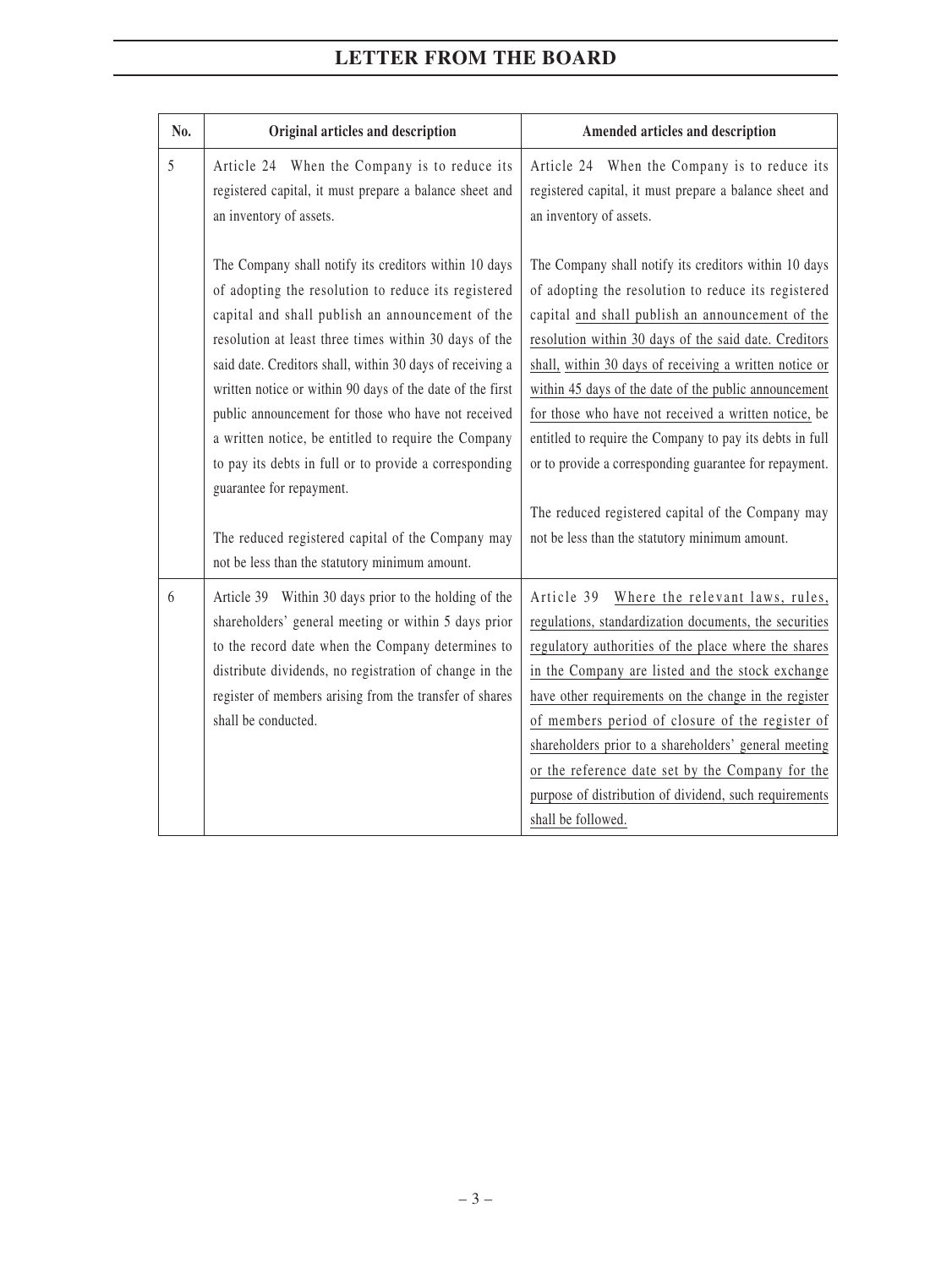| No. | Original articles and description                                                                                                                                                                                                                                                                                                                                                                                                                                                                                                                                                                                                                                                                                                                                                                                                                                                                                                                                                                                                                                                                                                                                                                                                                                                                                           | Amended articles and description                                                                                                                                                                                                                                                                                                                                                                                                                                                                                                                                                                                                                                                                                                                                                                                                                                                                                                                                                                                                                                                                                                                                                                                                                                                                                                                                                                                                                                                                                                                                                                                                   |
|-----|-----------------------------------------------------------------------------------------------------------------------------------------------------------------------------------------------------------------------------------------------------------------------------------------------------------------------------------------------------------------------------------------------------------------------------------------------------------------------------------------------------------------------------------------------------------------------------------------------------------------------------------------------------------------------------------------------------------------------------------------------------------------------------------------------------------------------------------------------------------------------------------------------------------------------------------------------------------------------------------------------------------------------------------------------------------------------------------------------------------------------------------------------------------------------------------------------------------------------------------------------------------------------------------------------------------------------------|------------------------------------------------------------------------------------------------------------------------------------------------------------------------------------------------------------------------------------------------------------------------------------------------------------------------------------------------------------------------------------------------------------------------------------------------------------------------------------------------------------------------------------------------------------------------------------------------------------------------------------------------------------------------------------------------------------------------------------------------------------------------------------------------------------------------------------------------------------------------------------------------------------------------------------------------------------------------------------------------------------------------------------------------------------------------------------------------------------------------------------------------------------------------------------------------------------------------------------------------------------------------------------------------------------------------------------------------------------------------------------------------------------------------------------------------------------------------------------------------------------------------------------------------------------------------------------------------------------------------------------|
| 7   | Article 48 If the directors, supervisors, and senior<br>management officers of the Company and any<br>shareholders who hold 5% or more of voting shares of<br>the Company, sell his shares in the Company within<br>six months of his purchase, or purchases the shares<br>again within six months of the sale, the profits thus<br>made shall accrue to the Company and the board of<br>directors shall collect all such profits. If a securities<br>company, however, as the underwriter, purchases all<br>the unsold shares and therefore holds more than 5% of<br>the shares, it is not subject to the six months restriction<br>for selling such shares.<br>If the board of directors fails to comply with the<br>provision set out in the preceding paragraph, the<br>shareholders have the right to request the board of<br>directors to do so within 30 days. The shareholders<br>have the right to initiate litigation in the People's<br>Court directly in their own name for the interests of the<br>Company if the board of directors fails to comply with<br>the provision within the period specified hereinabove.<br>If the board of directors refuses to comply with<br>Paragraph (1) of this Article, the directors at fault shall<br>assume joint and several liabilities in accordance with<br>the laws. | Article 48 If the directors, supervisors, and senior<br>management officers of the Company and any<br>shareholders who hold 5% or more shares of the<br>Company, sell his shares in the Company or other<br>equity securities within six months of his purchase, or<br>purchases the shares again within six months of the<br>sale, the profits thus made shall accrue to the Company<br>and the board of directors shall collect all such<br>profits. Except for a securities company, however, as<br>the underwriter, purchases all the unsold shares and<br>therefore holds more than 5% of the shares, and other<br>circumstances specified by the CSRC.<br>The shares or other equity securities held by the<br>director, supervisor, senior management, or a natural<br>person shareholder as mentioned in the preceding<br>paragraph shall include the shares or other equity<br>securities held by his or her spouse, parents, and<br>children or held through any other person's account.<br>If the board of directors refuses to comply with<br>Paragraph (1) of this Article, the shareholders have the<br>right to request the board of directors to do so within<br>30 days. The shareholders have the right to initiate<br>litigation in the People's Court directly in their own<br>name for the interests of the Company if the board of<br>directors fails to comply with the provision within the<br>period specified hereinabove.<br>If the board of directors refuses to comply with<br>Paragraph (1) of this Article, the directors at fault shall<br>assume joint and several liabilities in accordance with |
|     |                                                                                                                                                                                                                                                                                                                                                                                                                                                                                                                                                                                                                                                                                                                                                                                                                                                                                                                                                                                                                                                                                                                                                                                                                                                                                                                             | the laws.                                                                                                                                                                                                                                                                                                                                                                                                                                                                                                                                                                                                                                                                                                                                                                                                                                                                                                                                                                                                                                                                                                                                                                                                                                                                                                                                                                                                                                                                                                                                                                                                                          |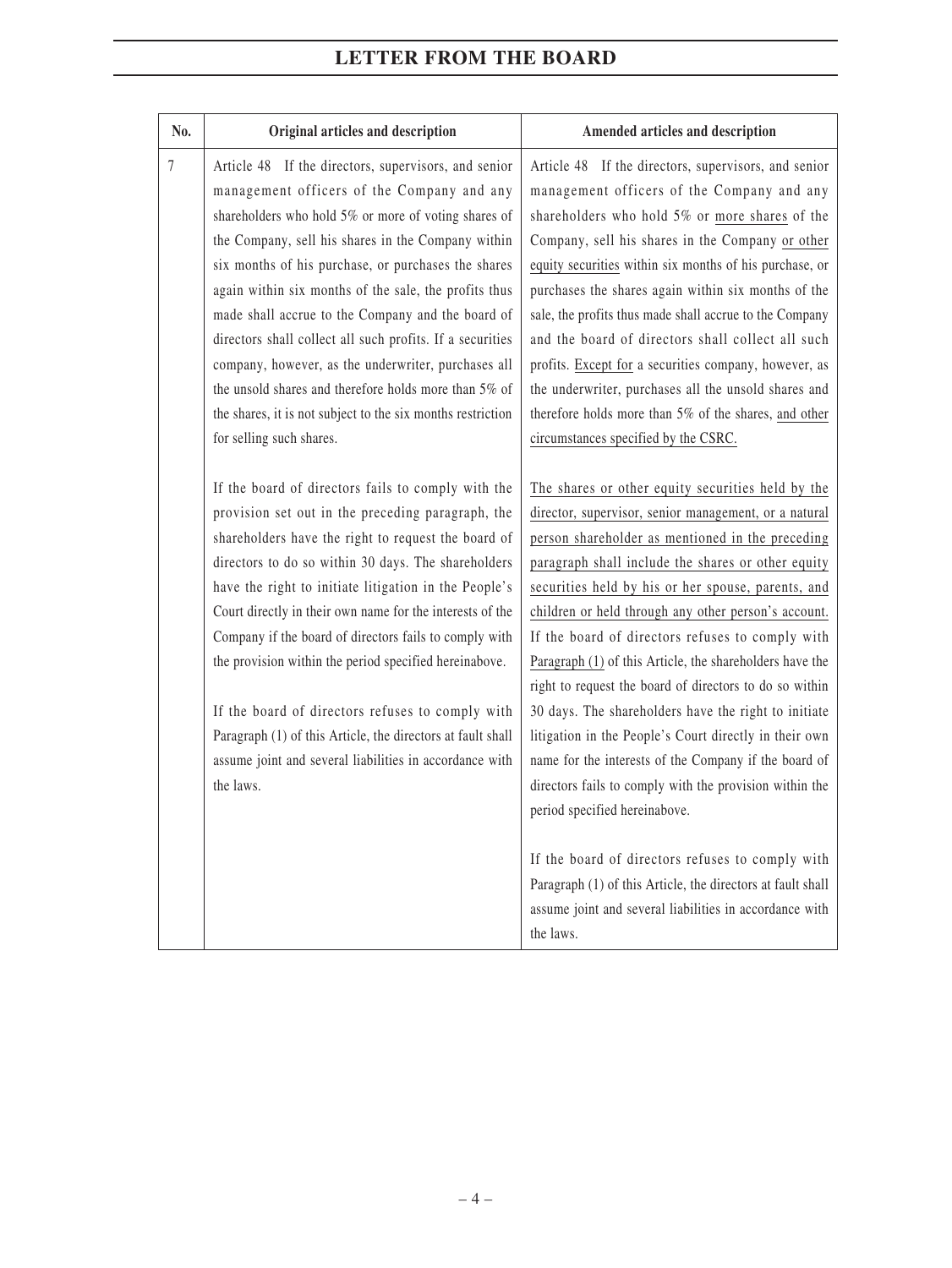| No. |     | Original articles and description                                                                                                                                                                         | Amended articles and description                                                                                                                                                                                 |
|-----|-----|-----------------------------------------------------------------------------------------------------------------------------------------------------------------------------------------------------------|------------------------------------------------------------------------------------------------------------------------------------------------------------------------------------------------------------------|
| 8   |     | Article 50 The holders of ordinary shares of the<br>Company shall enjoy the following rights:                                                                                                             | Article 50 The holders of ordinary shares of the<br>Company shall enjoy the following rights:                                                                                                                    |
|     | (1) | to claim dividends and distribution of profits in<br>any other form in proportion to the number of<br>shares held;                                                                                        | to claim dividends and distribution of profits in<br>(1)<br>any other form in proportion to the number of<br>shares held;                                                                                        |
|     | (2) | to request, convene, preside over, attend or<br>appoint proxy to attend shareholders' general<br>meeting and to exercise voting right in<br>accordance with the laws and the Articles of<br>Associations; | (2)<br>to request, convene, preside over, attend or<br>appoint proxy to attend shareholders' general<br>meeting and to exercise voting right in<br>accordance with the laws and the Articles of<br>Associations; |
|     | (3) | to supervise and to put forward proposals<br>and make enquiries relating to the business<br>operations of the Company;                                                                                    | to supervise and to put forward proposals<br>(3)<br>and make enquiries relating to the business<br>operations of the Company;                                                                                    |
|     | (4) | to transfer, donate and pledge their shares<br>in accordance with the laws, administrative<br>regulations and the Articles of Association;                                                                | (4)<br>to transfer, donate and pledge their shares<br>in accordance with the laws, administrative<br>regulations and the Articles of Association;                                                                |
|     | (5) | to receive relevant information in accordance<br>with the Articles of Association, including:                                                                                                             | to receive relevant information in accordance<br>(5)<br>with the Articles of Association, including:                                                                                                             |
|     |     | i.<br>the right to obtain a copy of the Articles<br>of Association upon payment of the cost<br>thereof;                                                                                                   | i.<br>the right to obtain a copy of the Articles<br>of Association upon payment of the cost<br>thereof;                                                                                                          |
|     |     | ii.<br>the right to inspect and receive copies of<br>the following upon payment of reasonable<br>charges:                                                                                                 | the right to inspect and receive copies<br>ii.<br>of the following upon payment of<br>reasonable charges:                                                                                                        |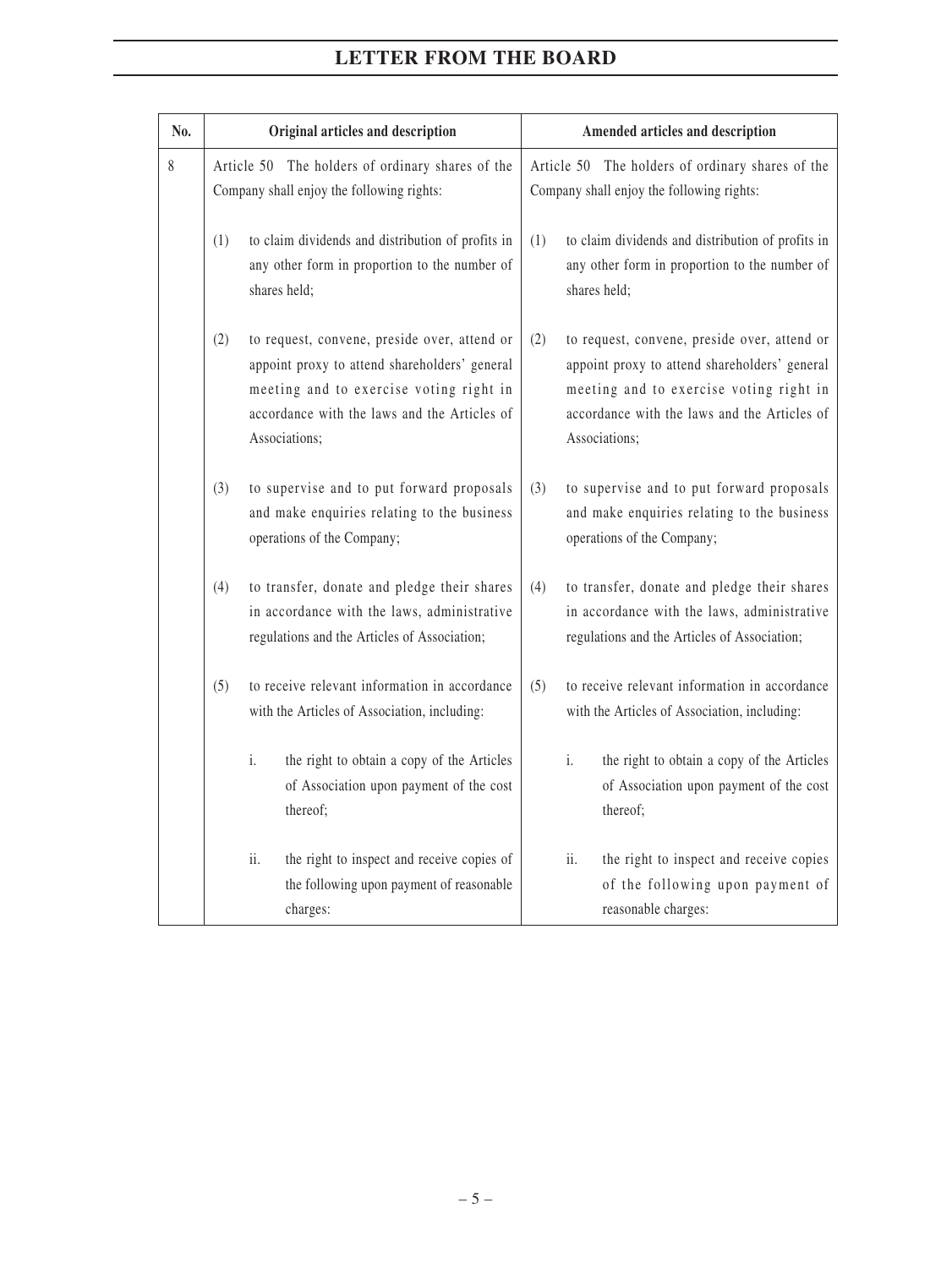| No. |      | Original articles and description                                                                                                                                                                                                                                                                     | Amended articles and description                                                                                                                                                                                                                                                                             |
|-----|------|-------------------------------------------------------------------------------------------------------------------------------------------------------------------------------------------------------------------------------------------------------------------------------------------------------|--------------------------------------------------------------------------------------------------------------------------------------------------------------------------------------------------------------------------------------------------------------------------------------------------------------|
|     | I.   | all parts of the register of shareholders;                                                                                                                                                                                                                                                            | I.<br>all parts of the register of shareholders;                                                                                                                                                                                                                                                             |
|     | П.   | the following personal particulars<br>of each of the directors, supervisors,<br>general manager and other senior<br>management officers of the Company:                                                                                                                                               | П.<br>the following personal particulars<br>of each of the directors, supervisors,<br>general manager and other senior<br>management officers of the Company:                                                                                                                                                |
|     |      | his present and former name<br>a.<br>and aliases;                                                                                                                                                                                                                                                     | his present and former name<br>a.<br>and aliases;                                                                                                                                                                                                                                                            |
|     |      | his principal address (or<br>b.<br>domicile);                                                                                                                                                                                                                                                         | his principal address (or<br>b.<br>domicile);                                                                                                                                                                                                                                                                |
|     |      | his nationality;<br>c.                                                                                                                                                                                                                                                                                | his nationality;<br>$\mathfrak{c}.$                                                                                                                                                                                                                                                                          |
|     |      | his primary occupation, all<br>d.<br>other concurrent occupations<br>and duties; and                                                                                                                                                                                                                  | his primary occupation, all<br>d.<br>other concurrent occupations<br>and duties; and                                                                                                                                                                                                                         |
|     |      | his identification documents<br>e.<br>and the numbers thereof.                                                                                                                                                                                                                                        | his identification documents<br>e.<br>and the numbers thereof.                                                                                                                                                                                                                                               |
|     | III. | the status of the Company's share<br>capital;                                                                                                                                                                                                                                                         | III.<br>the status of the Company's share<br>capital;                                                                                                                                                                                                                                                        |
|     | IV.  | a report showing the aggregate<br>nominal value, the quantity and<br>the maximum and minimum prices<br>paid by the Company in respect of<br>each class of shares repurchased<br>by the Company since the last<br>financial year, and the aggregate<br>amount paid by the Company for<br>this purpose; | IV.<br>a report showing the aggregate<br>nominal value, the quantity and<br>the maximum and minimum prices<br>paid by the Company in respect of<br>each class of shares repurchased<br>by the Company since the last<br>financial year, and the aggregate<br>amount paid by the Company for<br>this purpose; |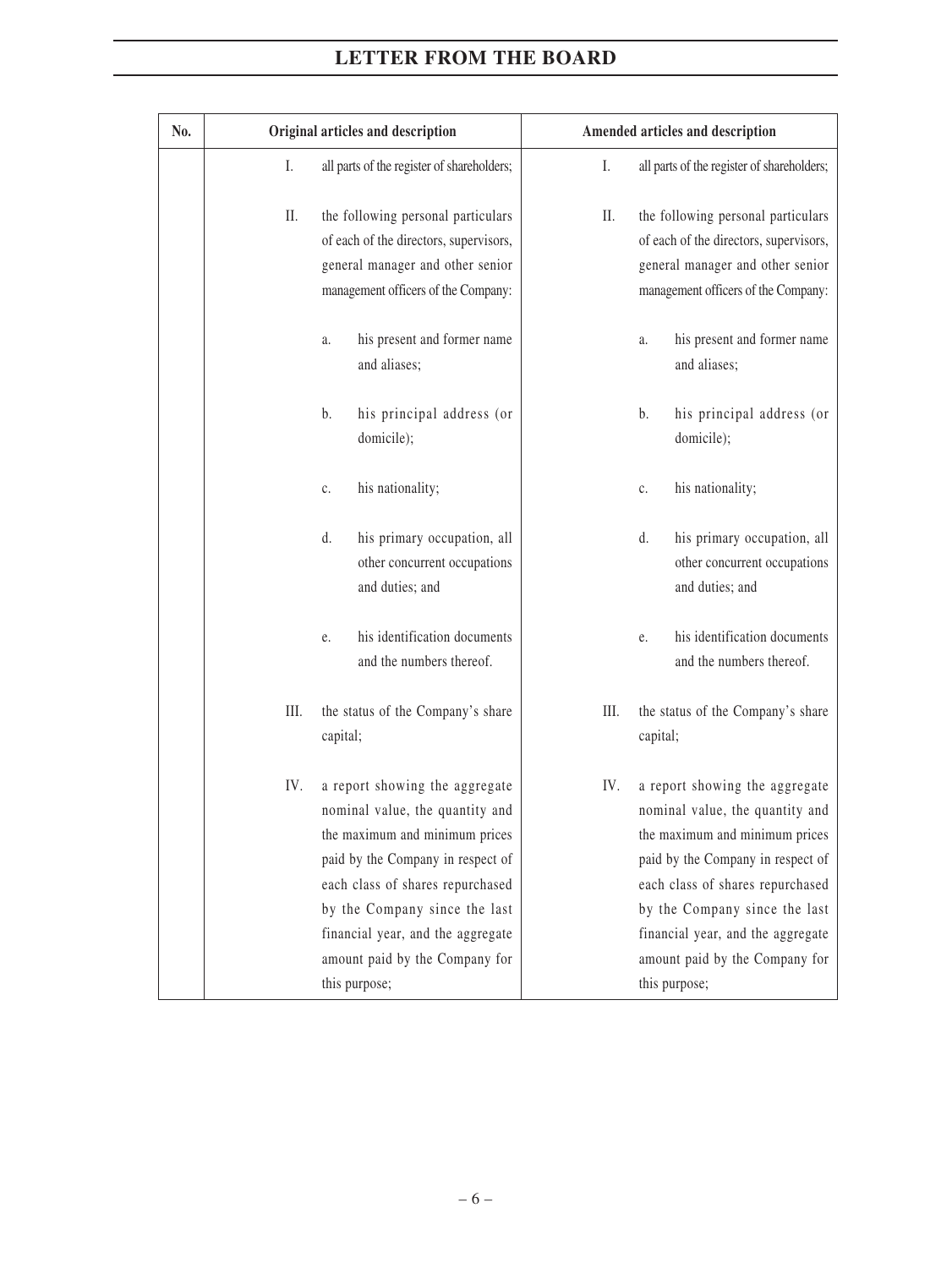| No. |     | Original articles and description                                                                                                                                                            |     | Amended articles and description                                                                                                                                                                         |
|-----|-----|----------------------------------------------------------------------------------------------------------------------------------------------------------------------------------------------|-----|----------------------------------------------------------------------------------------------------------------------------------------------------------------------------------------------------------|
|     |     | V.<br>minutes of the shareholders' general<br>meetings, resolutions of the meetings of<br>the board of directors, resolutions of the                                                         |     | V.<br>minutes of the shareholders'<br>general meetings.                                                                                                                                                  |
|     |     | meeting of the supervisory committee,<br>financial and accounting reports and<br>corporate bonds register.                                                                                   |     | the right to consult the resolutions of<br>iii.<br>the general meeting of shareholders,<br>resolutions of the meetings of the board<br>of directors, resolutions of the meeting of                       |
|     | (6) | in the event of the termination or liquidation of<br>the Company, to participate in the distribution<br>of surplus assets of the Company according to<br>the number of shares held by them;  |     | the supervisory committee, financial and<br>accounting reports and corporate bonds<br>register.                                                                                                          |
|     | (7) | to require the Company to repurchase the<br>shares due to the shareholders' objection to the<br>resolution at a shareholders' general meeting<br>that relates to a merger or division of the | (6) | in the event of the termination or liquidation of<br>the Company, to participate in the distribution<br>of surplus assets of the Company according to<br>the number of shares held by them;              |
|     | (8) | Company;<br>other rights conferred by laws, administrative<br>regulations and the Articles of Association.                                                                                   | (7) | to require the Company to repurchase the<br>shares due to the shareholders' objection to the<br>resolution at a shareholders' general meeting<br>that relates to a merger or division of the<br>Company; |
|     |     |                                                                                                                                                                                              | (8) | other rights conferred by laws, administrative<br>regulations and the Articles of Association.                                                                                                           |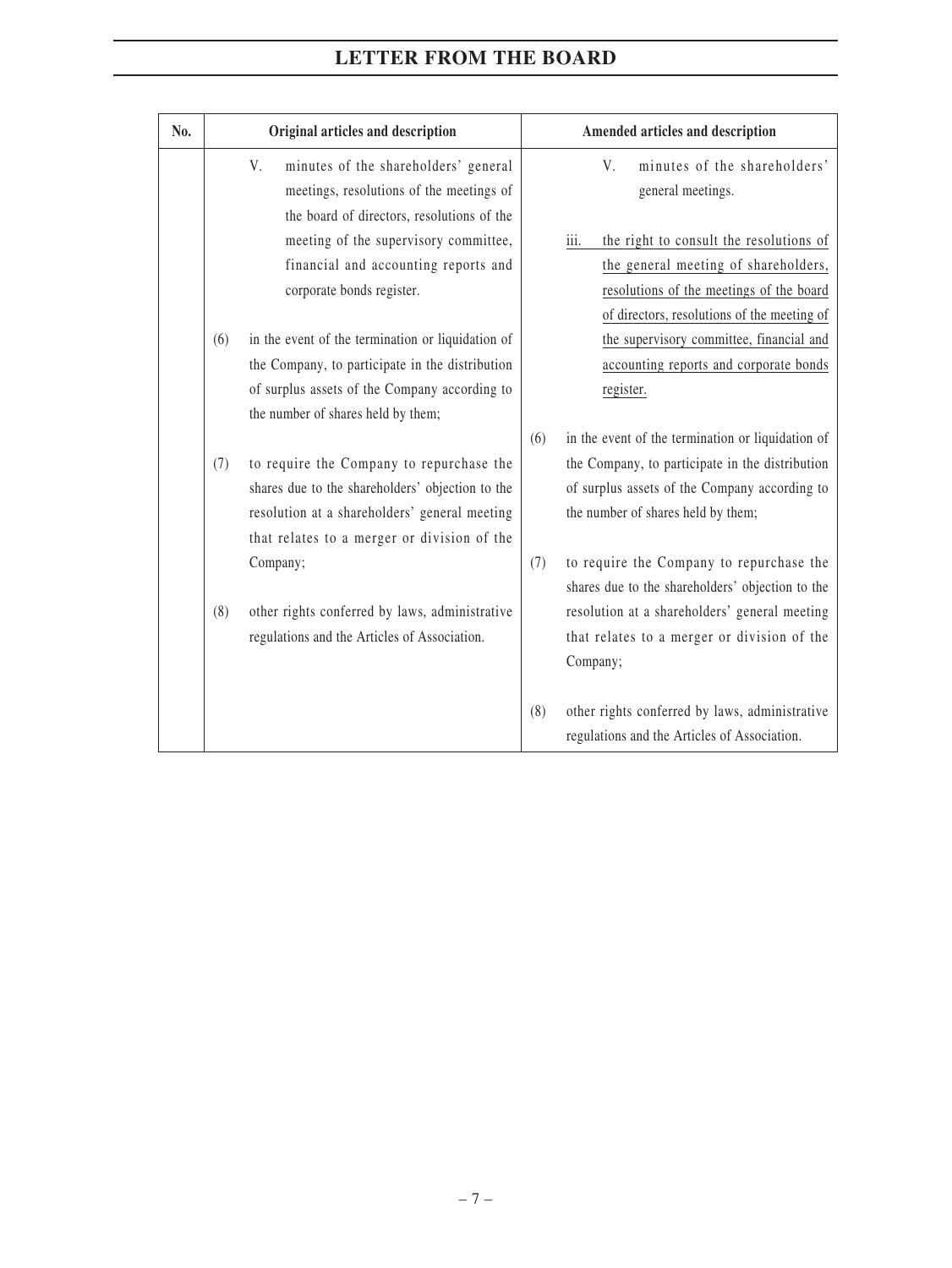| No.            | Original articles and description                                                                                                                                                                                                                                                                                                                                                                                                                                                                                                                                    | Amended articles and description                                                                                                                                                                                                                                                                                                                                                                                                                                                                                                                                                                                                                                                                                                                                                                                                                                                      |
|----------------|----------------------------------------------------------------------------------------------------------------------------------------------------------------------------------------------------------------------------------------------------------------------------------------------------------------------------------------------------------------------------------------------------------------------------------------------------------------------------------------------------------------------------------------------------------------------|---------------------------------------------------------------------------------------------------------------------------------------------------------------------------------------------------------------------------------------------------------------------------------------------------------------------------------------------------------------------------------------------------------------------------------------------------------------------------------------------------------------------------------------------------------------------------------------------------------------------------------------------------------------------------------------------------------------------------------------------------------------------------------------------------------------------------------------------------------------------------------------|
| $\overline{9}$ | Article 58 When the Company convenes a general<br>meeting, it shall at least 45 days prior to the date of<br>the meeting give written notice to all shareholders<br>registered in the register of shareholders and shall<br>inform all the registered shareholders of the matters<br>proposed to be considered at the meeting and the date<br>and venue of that meeting. A shareholder proposing to<br>attend the general meeting shall at least 20 days prior<br>to the holding of the meeting deposit at the Company a<br>written reply confirming his attendance. | When the Company convenes an annual<br>Article 58<br>general meeting, it shall send written notice to all<br>shareholders registered in the register of shareholders<br>at least 20 clear business days prior to the date of<br>the meeting, which notice shall set forth the matters<br>proposed to be considered at the meeting and the<br>date and venue of that meeting. When the Company<br>convenes an extraordinary general meeting, it shall<br>send written notice to all shareholders registered in<br>the register of shareholders at least 10 clear business<br>days or 15 days (whichever is longer which is required<br>or applicable under the relevant laws and regulations<br>or listing rules) prior to the date of the meeting,<br>which notice shall set forth the matters proposed to be<br>considered at the meeting and the date and venue of<br>that meeting. |
| 10             | Article 60 When the Company convenes an<br>annual general meeting, the board of directors, the<br>supervisory committee and shareholder(s) individually<br>and jointly holding more than $3\%$ (including $3\%$ ) of<br>the Company's shares have the right to propose new<br>resolution(s) to the Company in writing. The Company<br>should include the resolution(s) in the agenda of the<br>meeting in so far as the matters relate to the scope of<br>the functions and duties of the shareholder's general<br>meetings.                                         | Article 60 When the Company convenes a general<br>meeting, the board of directors, the supervisory<br>committee and shareholder(s) individually and<br>jointly holding more than 3% (including 3%) of the<br>Company's shares have the right to propose new<br>resolution(s) to the Company in writing. The Company<br>should include the resolution(s) in the agenda of the<br>meeting in so far as the matters relate to the scope of<br>the functions and duties of the shareholder's general<br>meetings.                                                                                                                                                                                                                                                                                                                                                                         |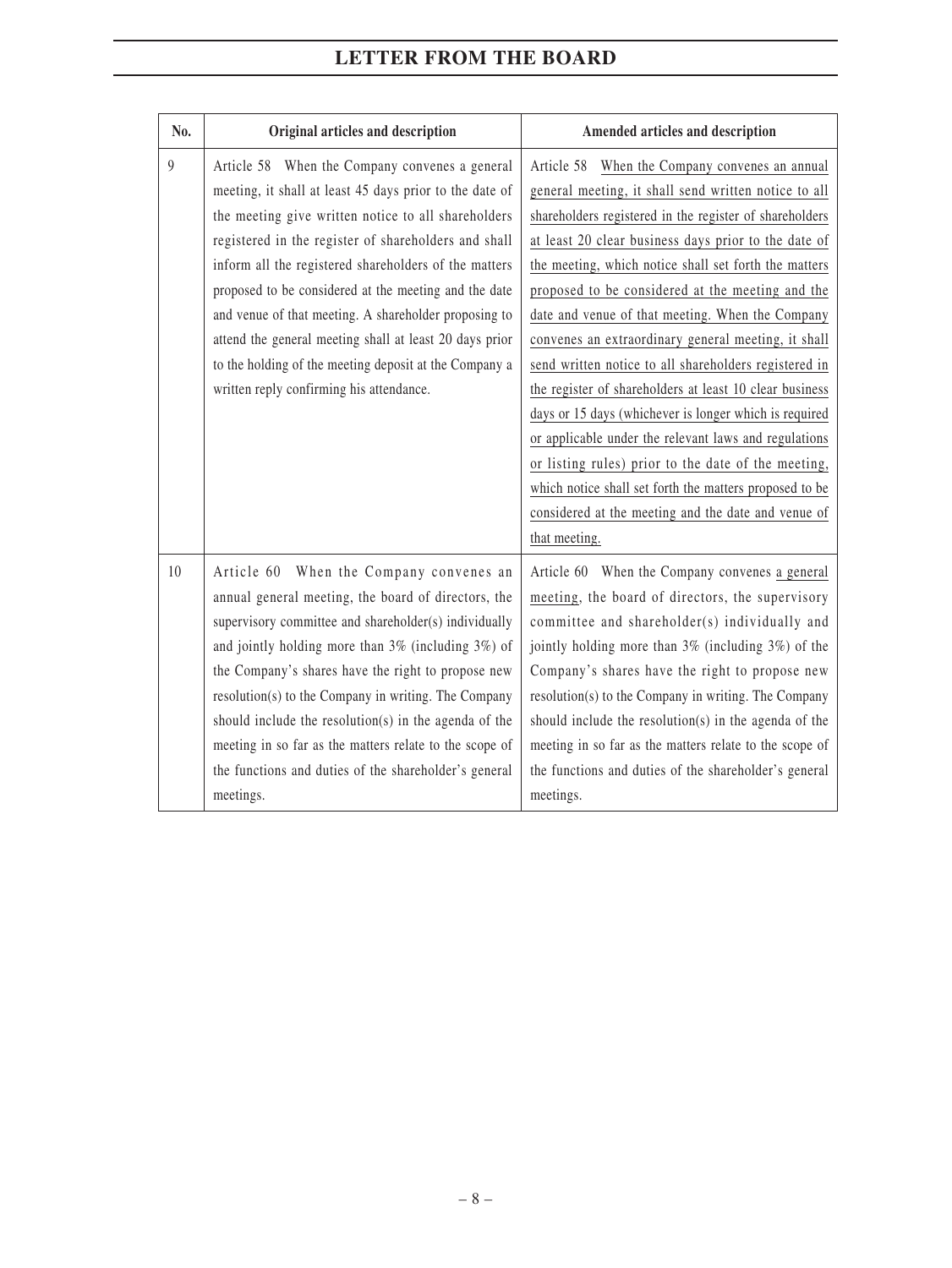| No. | Original articles and description                                                                                                                                                                                                                                                                                                                                                                                                                                                                                                                                                                                                                                                                                                                                                                | Amended articles and description                                                                                                                                                                                                   |
|-----|--------------------------------------------------------------------------------------------------------------------------------------------------------------------------------------------------------------------------------------------------------------------------------------------------------------------------------------------------------------------------------------------------------------------------------------------------------------------------------------------------------------------------------------------------------------------------------------------------------------------------------------------------------------------------------------------------------------------------------------------------------------------------------------------------|------------------------------------------------------------------------------------------------------------------------------------------------------------------------------------------------------------------------------------|
|     | Any motion put forward in a shareholders' general<br>meeting shall be subject to the following requirements:                                                                                                                                                                                                                                                                                                                                                                                                                                                                                                                                                                                                                                                                                     | Any motion put forward in a shareholders' general<br>meeting shall be subject to the following requirements:                                                                                                                       |
|     | the contents of the motion shall comply with<br>(1)<br>laws, regulations and the Articles of Association,<br>and shall fall within the scope of business of the<br>Company and the duties of the shareholders'<br>general meeting;                                                                                                                                                                                                                                                                                                                                                                                                                                                                                                                                                               | the contents of the motion shall comply with<br>(1)<br>laws, regulations and the Articles of Association,<br>and shall fall within the scope of business of the<br>Company and the duties of the shareholders'<br>general meeting; |
|     | the motion shall cover a specific subject for<br>(2)<br>discussion with concrete matters to be resolved;                                                                                                                                                                                                                                                                                                                                                                                                                                                                                                                                                                                                                                                                                         | the motion shall cover a specific subject for<br>(2)<br>discussion with concrete matters to be resolved;                                                                                                                           |
|     | the motion shall be submitted to or served on<br>(3)<br>the board of directors in writing;                                                                                                                                                                                                                                                                                                                                                                                                                                                                                                                                                                                                                                                                                                       | the motion shall be submitted to or served on<br>(3)<br>the board of directors in writing;                                                                                                                                         |
|     | in accordance with the laws, administrative<br>(4)<br>regulations and the Articles of Association.                                                                                                                                                                                                                                                                                                                                                                                                                                                                                                                                                                                                                                                                                               | in accordance with the laws, administrative<br>(4)<br>regulations and the Articles of Association.                                                                                                                                 |
| 11  | Article 64 Based on the written replies received by<br>the Company twenty days before the shareholders'<br>general meeting, the Company shall calculate the<br>number of voting shares represented by shareholders<br>who have indicated their intention to attend the<br>general meeting. Where the number of voting shares<br>represented by those shareholders reaches more than<br>half of the Company's total number of voting shares,<br>the Company may convene the shareholders' general<br>meeting. Otherwise, the Company shall, within five<br>days, inform the shareholders again of the matters to<br>be considered, the date and venue of the meeting by<br>the way of public announcement. After making the<br>announcement, the general meeting can be convened as<br>scheduled. | Article 64 A general meeting shall not decide on<br>matters which are not specified in the notice.                                                                                                                                 |
|     | Extraordinary general meeting shall not resolve on<br>matter(s) which is/are not stated in notice.                                                                                                                                                                                                                                                                                                                                                                                                                                                                                                                                                                                                                                                                                               |                                                                                                                                                                                                                                    |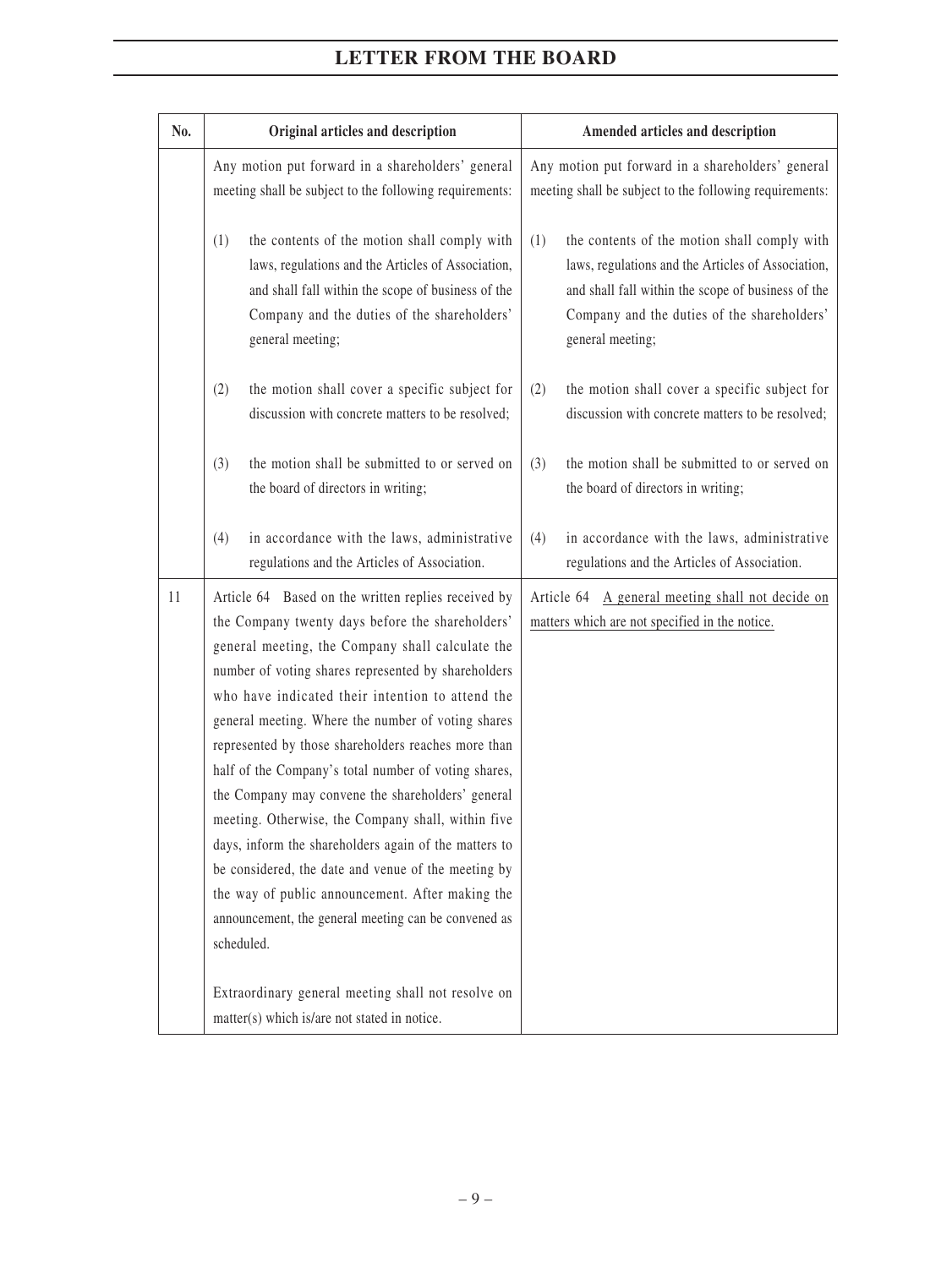| No. | Original articles and description                       | Amended articles and description                        |
|-----|---------------------------------------------------------|---------------------------------------------------------|
| 12  | Article 66 The notice of a general meeting shall be     | Article 66 The notice of a general meeting shall be     |
|     | given to shareholders by way of an announcement,        | given to shareholders by way of an announcement,        |
|     | or sent by hand or by prepaid mail. (In the event that  | or sent by hand or by prepaid mail. (In the event that  |
|     | such notice is sent, it shall be sent at the address of | such notice is sent, it shall be sent at the address of |
|     | the recipients recorded in the share register). For     | the recipients recorded in the share register). For     |
|     | holders of Overseas-Listed Foreign Shares, subject      | holders of Overseas-Listed Foreign Shares, subject      |
|     | to the compliance with applicable laws, regulations     | to the compliance with applicable laws, regulations     |
|     | and the Listing Rules by the Company, such notice       | and the Listing Rules by the Company, such notice       |
|     | may be published on the website designated by the       | may be published on the website designated by the       |
|     | stock exchange on which the shares of the Company       | stock exchange on which the shares of the Company       |
|     | are listed or on the website of the Company, or sent    | are listed or on the website of the Company, or sent    |
|     | by electronic means, or given in any other means        | by electronic means, or given in any other means        |
|     | acceptable by the stock exchange on which the shares    | acceptable by the stock exchange on which the shares    |
|     | of the Company are listed, without having to be given   | of the Company are listed, without having to be given   |
|     | or provided in the means referred to above in this      | or provided in the means referred to above in this      |
|     | Article.                                                | Article.                                                |
|     |                                                         |                                                         |
|     | The public announcement referred to in the              | The public announcement referred to in the preceding    |
|     | preceding paragraph shall be published in one or        | paragraph shall be published in one or more             |
|     | more newspapers designated by the State Council         | newspapers designated by the State Council Securities   |
|     | Securities Policy Committee within the interval of 45   | Policy Committee; after the publication of such         |
|     | days to 50 days before the date of the meeting; after   | announcement, the holders of Domestic Shares shall      |
|     | the publication of such announcement, the holders of    | be deemed to have received the notice of the relevant   |
|     | Domestic Shares shall be deemed to have received the    | shareholders' general meeting.                          |
|     | notice of the relevant shareholders' general meeting.   |                                                         |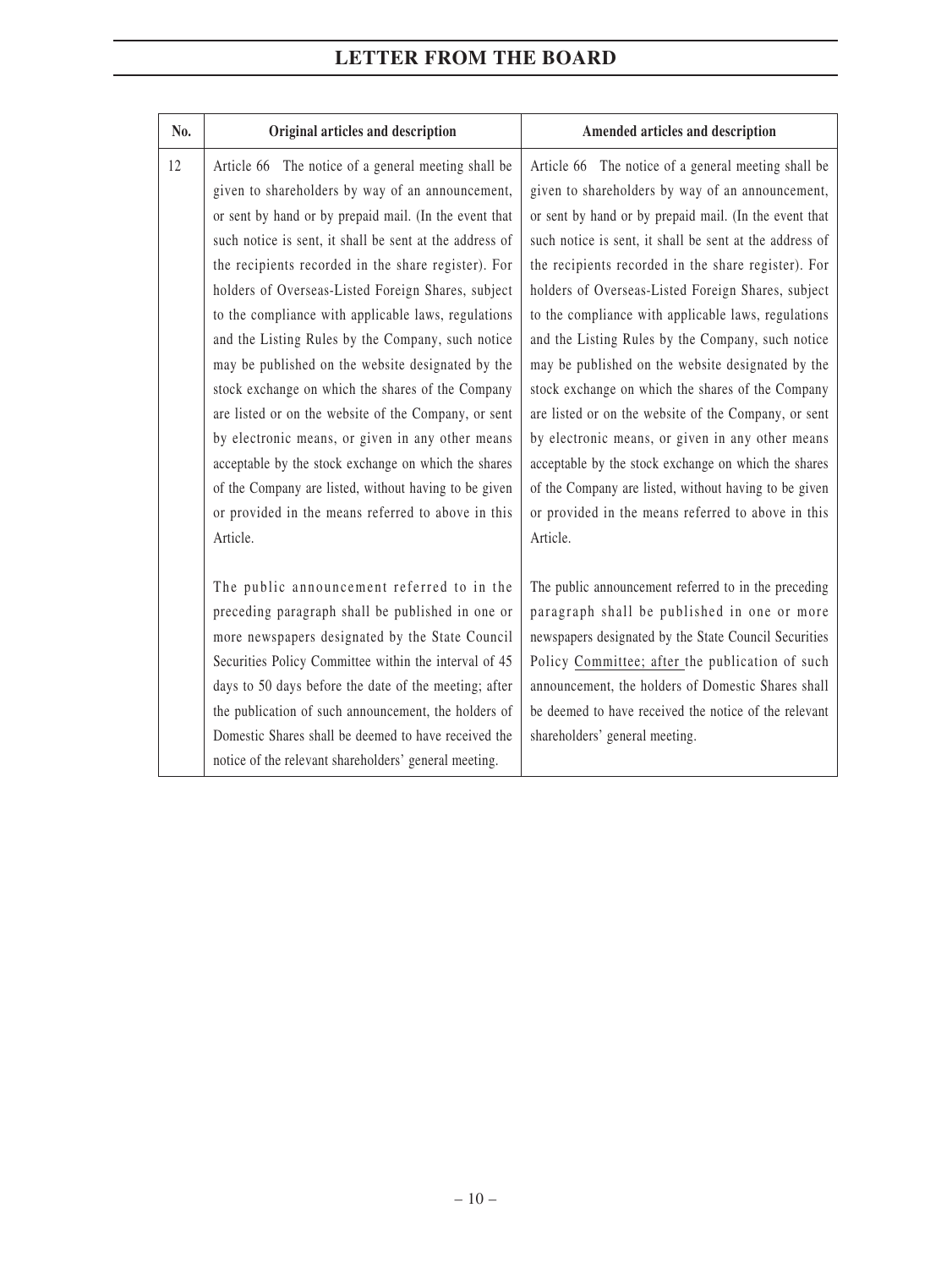| No. | Original articles and description                      | Amended articles and description                        |
|-----|--------------------------------------------------------|---------------------------------------------------------|
| 13  | Article 69 The Company's board of directors,           | Article 69 The Company's board of directors,            |
|     | independent directors and shareholders who meet the    | independent directors and shareholders who meet         |
|     | relevant requirements may collect the rights to vote   | the relevant requirements or investor protection        |
|     | in a shareholders' general meeting publicly. While     | institutions established according to laws,             |
|     | voting rights of shareholders, sufficient disclosure   | administrative regulations or provisions of the         |
|     | of information such as the specific voting preference  | securities regulatory authority under the State Council |
|     | shall be made to the shareholders from whom voting     | may collect the rights to vote in a shareholders'       |
|     | rights are being collected. No consideration or other  | general meeting publicly as the soliciting parties.     |
|     | form of de facto consideration shall be involved in    | While voting rights of shareholders, sufficient         |
|     | the collection of voting rights from shareholders. The | disclosure of information such as the specific voting   |
|     | Company shall not impose any limitation related to     | preference shall be made to the shareholders from       |
|     | minimum shareholdings on the collection of voting      | whom voting rights are being collected. Where the       |
|     | rights.                                                | rights of Shareholders are solicited in accordance      |
|     |                                                        | with the above provisions, the soliciting parties shall |
|     |                                                        | disclose the solicitation documents, and the Company    |
|     |                                                        | shall cooperate in this regard. No consideration or     |
|     |                                                        | other form of de facto consideration shall be involved  |
|     |                                                        | in the collection of voting rights from shareholders    |
|     |                                                        | publicly. The Company shall not impose any limitation   |
|     |                                                        | related to minimum shareholdings on the collection of   |
|     |                                                        | voting rights.                                          |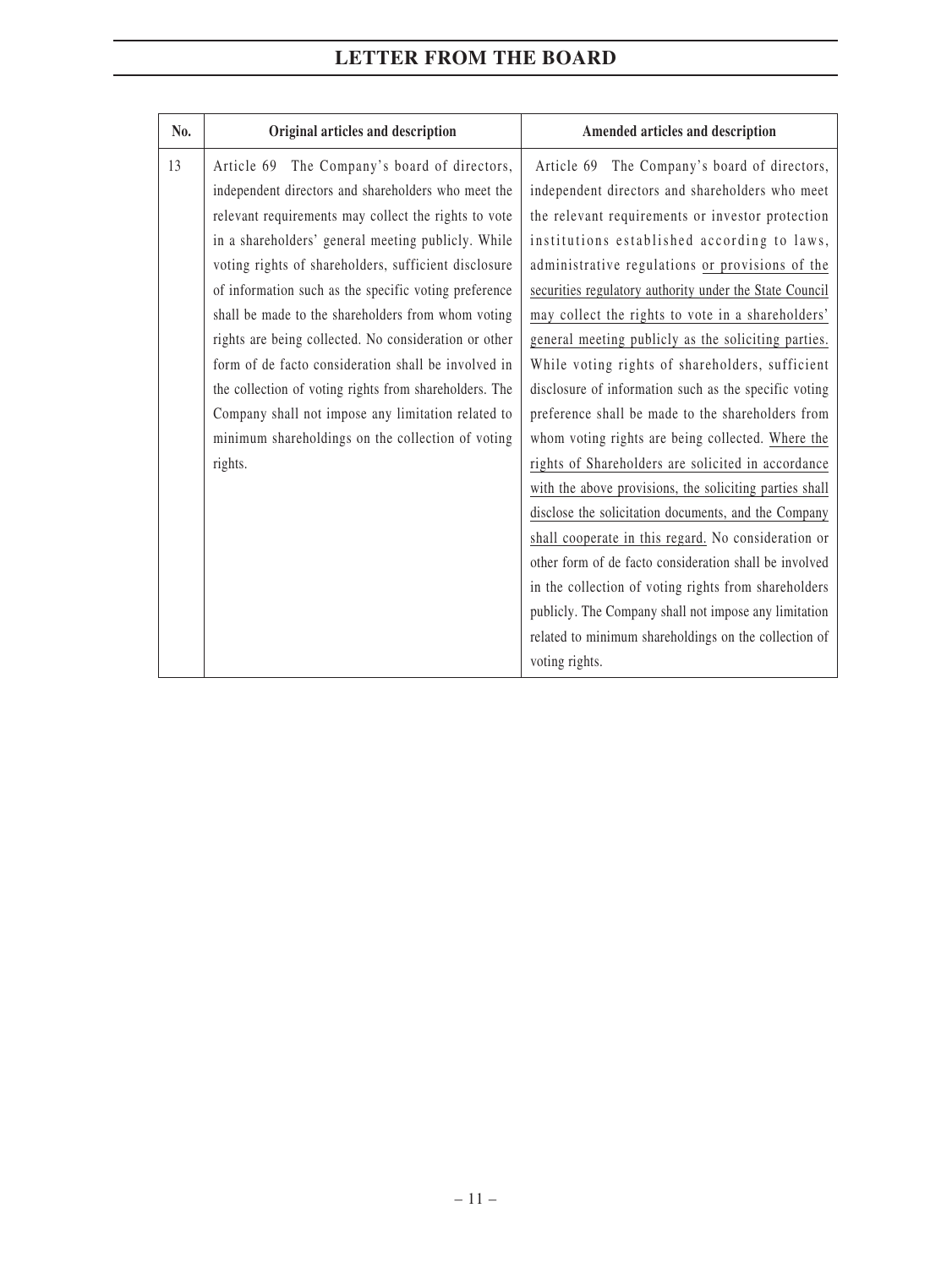| No. | Original articles and description                                                                                                                                                                                                                                                                                                                                                                                                                                                                                                                                                                                       | Amended articles and description                                                                                                                                                                                                                                                                                                                                                                                                                                                                                             |
|-----|-------------------------------------------------------------------------------------------------------------------------------------------------------------------------------------------------------------------------------------------------------------------------------------------------------------------------------------------------------------------------------------------------------------------------------------------------------------------------------------------------------------------------------------------------------------------------------------------------------------------------|------------------------------------------------------------------------------------------------------------------------------------------------------------------------------------------------------------------------------------------------------------------------------------------------------------------------------------------------------------------------------------------------------------------------------------------------------------------------------------------------------------------------------|
| 14  | Article 98 When the Company convenes a Class<br>Shareholders' general meeting, it shall at least 45 days<br>prior to the date of the meeting give written notice to<br>all shareholders of that class registered in the register<br>of shareholders and shall inform all the registered<br>shareholders of the matters proposed to be considered<br>at the meeting and the date and venue of that meeting.<br>A shareholder proposing to attend the general<br>meeting shall at least 20 days prior to the holding of<br>the meeting deposit at the Company a written reply<br>confirming his attendance.               | Article 98 When the Company convenes a Class<br>Shareholders' general meeting, it shall give written<br>notice to all shareholders whose names appear in the<br>register of shareholders of such class within the same<br>time limit as that for the non-class meeting to be held<br>concurrently with the class meeting to inform them of<br>the matters proposed to be considered and the date and<br>venue of the meeting.                                                                                                |
|     | Where the number of voting shares represented<br>by those shareholders reaches more than half of<br>the Company's total number of voting shares, the<br>Company may convene the shareholders' general<br>meeting. Otherwise, the Company shall, within five<br>days, inform the shareholders again of the matters<br>to be considered, the date and venue of the meeting<br>by the way of publishing announcement on the<br>newspapers. After making the announcement, the<br>Class Shareholders' general meeting can be convened<br>as scheduled.                                                                      |                                                                                                                                                                                                                                                                                                                                                                                                                                                                                                                              |
| 15  | Article 101 The Company shall establish a board<br>of directors comprising seven to nine directors<br>and the specific number of members of the board<br>of directors shall be determined by shareholders<br>at general meetings within this range. Among the<br>directors, external directors shall represent more<br>than half of the members of the board of directors,<br>independent directors shall represent more than one-<br>third of the members of the board of directors, and at<br>least one independent director shall be an accounting<br>professional.<br>The board of directors shall have a chairman. | Article 101 The Company shall establish a board<br>of directors comprising seven directors. Among the<br>directors, external directors shall represent more<br>than half of the members of the board of directors,<br>independent directors shall represent more than one-<br>third of the members of the board of directors, and at<br>least one independent director shall be an accounting<br>professional.<br>The board of directors shall have a chairman. Directors<br>are not required to hold shares of the Company. |
|     | Directors are not required to hold shares of the<br>Company.                                                                                                                                                                                                                                                                                                                                                                                                                                                                                                                                                            |                                                                                                                                                                                                                                                                                                                                                                                                                                                                                                                              |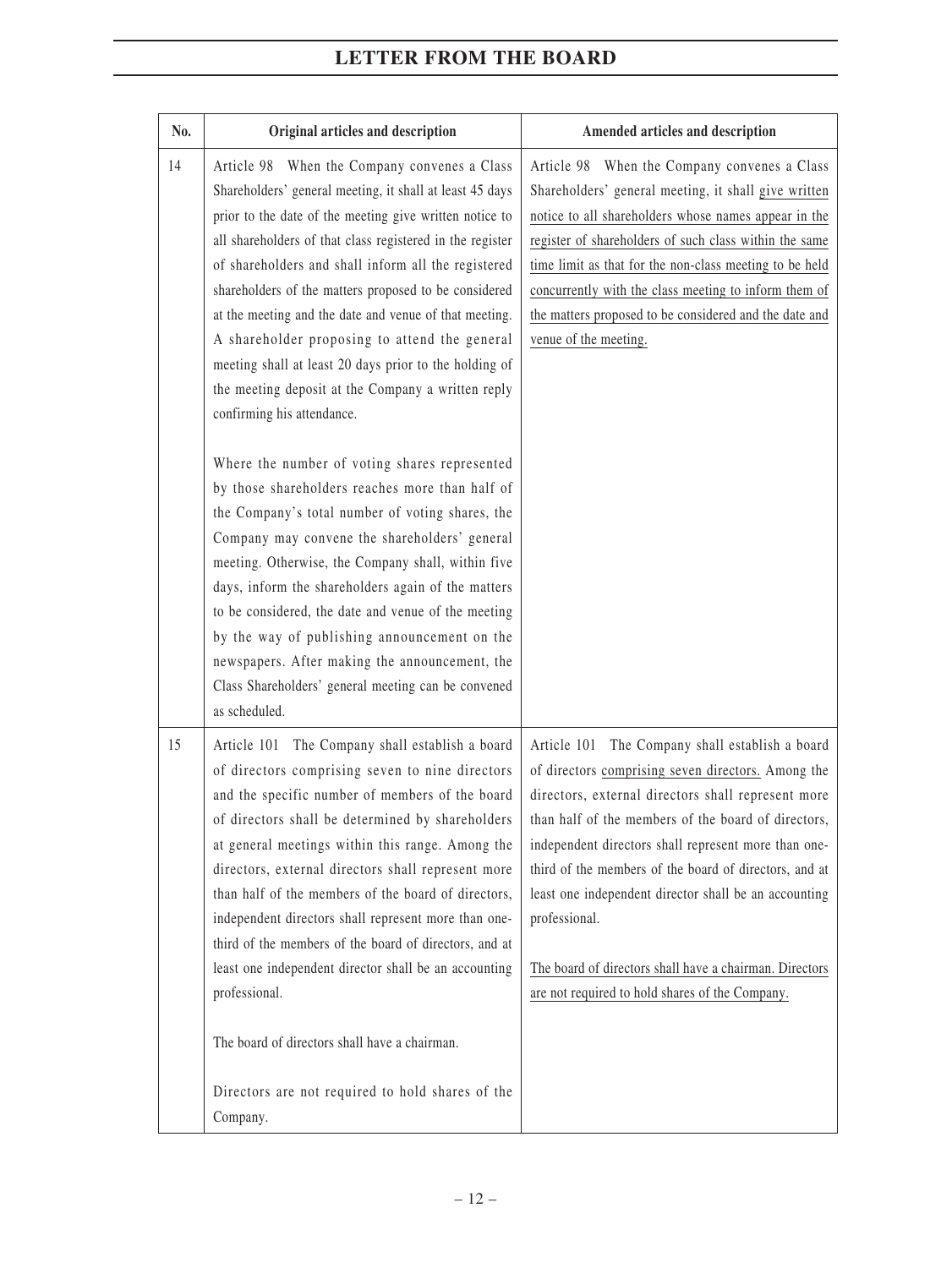| No. | Original articles and description                                                                                                                         |                                                                                                                                                                                                                                                  |                                                                                                                                                           | Amended articles and description                                                                                                                                                                                                                 |
|-----|-----------------------------------------------------------------------------------------------------------------------------------------------------------|--------------------------------------------------------------------------------------------------------------------------------------------------------------------------------------------------------------------------------------------------|-----------------------------------------------------------------------------------------------------------------------------------------------------------|--------------------------------------------------------------------------------------------------------------------------------------------------------------------------------------------------------------------------------------------------|
| 16  | Article 103 The board of directors shall be accountable<br>to the shareholders' general meeting and shall exercise<br>the following functions and powers: |                                                                                                                                                                                                                                                  | Article 103 The board of directors shall be accountable<br>to the shareholders' general meeting and shall exercise<br>the following functions and powers: |                                                                                                                                                                                                                                                  |
|     | (1)                                                                                                                                                       | to be responsible for convening shareholders'<br>general meeting and to report its work in general<br>meeting;                                                                                                                                   | (1)                                                                                                                                                       | to be responsible for convening shareholders'<br>general meeting and to report its work in<br>general meeting;                                                                                                                                   |
|     | (2)                                                                                                                                                       | to implement resolution(s) passed in general<br>meeting;                                                                                                                                                                                         | (2)                                                                                                                                                       | to implement resolution(s) passed in general<br>meeting;                                                                                                                                                                                         |
|     | (3)                                                                                                                                                       | to determine annual business plan and material<br>investment proposal of the Company;                                                                                                                                                            | (3)                                                                                                                                                       | to determine annual business plan and material<br>investment proposal of the Company;                                                                                                                                                            |
|     | (4)                                                                                                                                                       | to formulate annual financial budget and final<br>accounts of the Company;                                                                                                                                                                       | (4)                                                                                                                                                       | to formulate annual financial budget and final<br>accounts of the Company;                                                                                                                                                                       |
|     | (5)                                                                                                                                                       | to formulate profit distribution proposals and<br>proposals for making up losses of the Company;                                                                                                                                                 | (5)                                                                                                                                                       | to formulate profit distribution proposals and<br>proposals for making up losses of the Company;                                                                                                                                                 |
|     | (6)                                                                                                                                                       | to formulate proposals for the increase or<br>reduction of the registered capital of the<br>Company and the issuance of debentures or<br>other securities and the listing thereof;                                                               | (6)                                                                                                                                                       | to formulate proposals for the increase or<br>reduction of the registered capital of the<br>Company and the issuance of debentures or<br>other securities and the listing thereof;                                                               |
|     | (7)                                                                                                                                                       | to formulate proposals on the Company's<br>substantial acquisition or sale, repurchase of<br>the Company's shares or merger, division,<br>dissolution or alteration of the nature of the<br>Company;                                             | (7)                                                                                                                                                       | to formulate proposals on the Company's<br>substantial acquisition or sale, repurchase of<br>the Company's shares or merger, division,<br>dissolution or alteration of the nature of the<br>Company;                                             |
|     | (8)                                                                                                                                                       | to determine external investments, acquisition<br>or sale of assets, pledges of assets, entrustments<br>on financial management and connected<br>transactions within the scope of authorisation<br>granted by the shareholders' general meeting; | (8)                                                                                                                                                       | to determine external investments, acquisition<br>or sale of assets, pledges of assets, entrustments<br>on financial management and connected<br>transactions within the scope of authorisation<br>granted by the shareholders' general meeting; |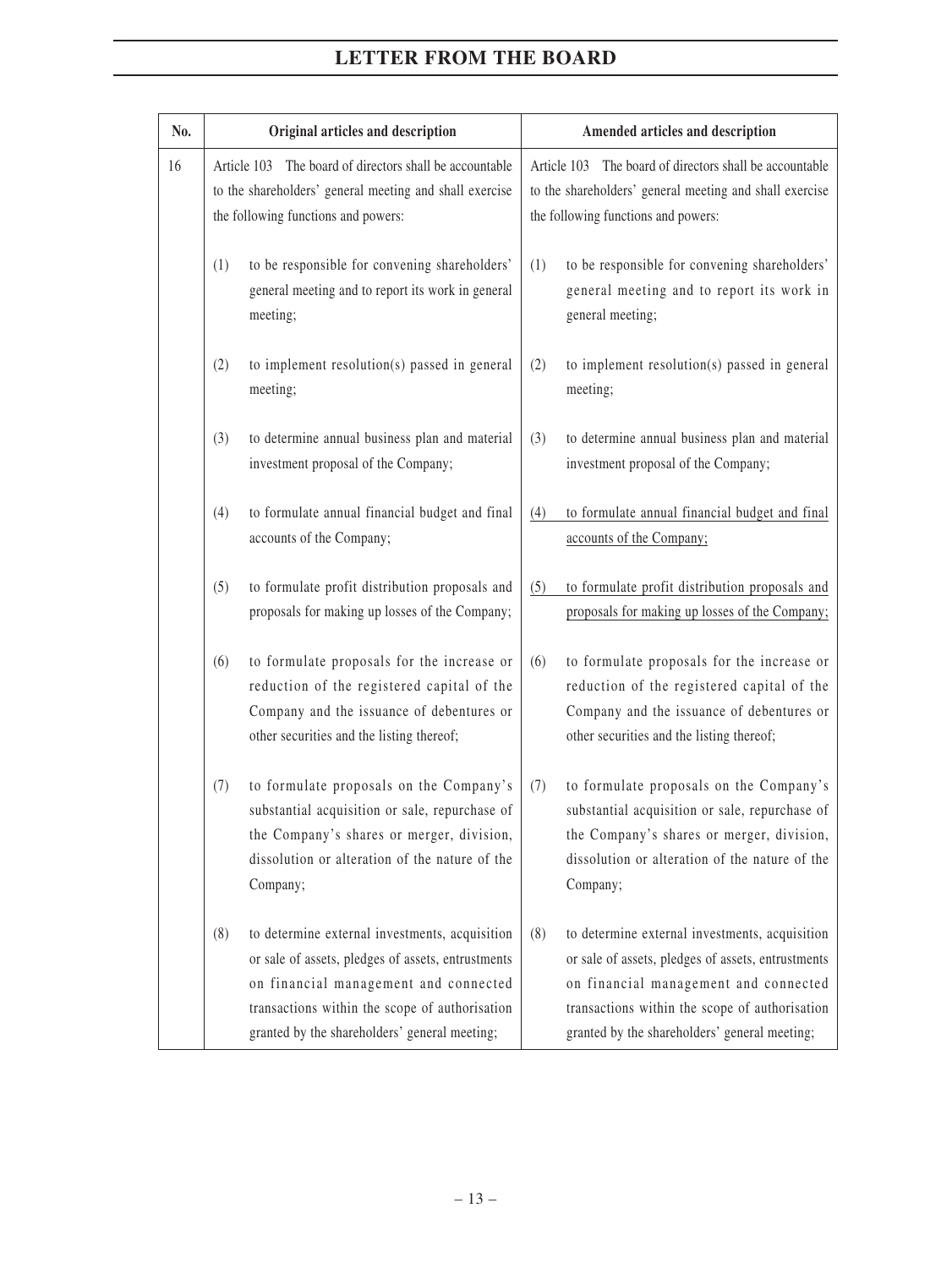| No. |      | Original articles and description                                                                                                                                                                                                                                           |      | Amended articles and description                                                                                                                                                                                                                                            |
|-----|------|-----------------------------------------------------------------------------------------------------------------------------------------------------------------------------------------------------------------------------------------------------------------------------|------|-----------------------------------------------------------------------------------------------------------------------------------------------------------------------------------------------------------------------------------------------------------------------------|
|     | (9)  | to determine the establishment of the Company's<br>internal control organisation;                                                                                                                                                                                           | (9)  | to determine the establishment of the Company's<br>internal control organisation;                                                                                                                                                                                           |
|     | (10) | to appoint or dismiss the Company's general<br>manager and to appoint or dismiss the deputy<br>manager and the financial officer(s) and other<br>senior management officers based on the<br>recommendations of the general manager, and<br>to determine their remuneration; | (10) | to appoint or dismiss the Company's general<br>manager and to appoint or dismiss the deputy<br>manager and the financial officer(s) and other<br>senior management officers based on the<br>recommendations of the general manager, and<br>to determine their remuneration; |
|     | (11) | to formulate the Company's basic management<br>system;                                                                                                                                                                                                                      | (11) | to formulate the Company's basic management<br>system;                                                                                                                                                                                                                      |
|     | (12) | to formulate proposals for any amendment of<br>the Articles;                                                                                                                                                                                                                | (12) | to formulate proposals for any amendment of<br>the Articles;                                                                                                                                                                                                                |
|     | (13) | to exercise the Company 's rights to make<br>significant borrowing within the Company's<br>annual financial budget;                                                                                                                                                         | (13) | to exercise the Company's rights to make<br>significant borrowing within the Company's<br>annual financial budget;                                                                                                                                                          |
|     | (14) | to determine the establishment of special<br>committee and the appointment and removal of<br>the relevant person-in-charge;                                                                                                                                                 | (14) | to determine the establishment of special<br>committee and the appointment and removal of<br>the relevant person-in-charge;                                                                                                                                                 |
|     | (15) | to exercise other duties designated by the<br>shareholders' general meeting and the Articles<br>of Association; provided that the board of                                                                                                                                  | (15) | to appoint and remove the secretary to the board<br>of directors;                                                                                                                                                                                                           |
|     |      | directors shall report the state of implementation<br>to the annual general meeting after performing<br>such duties;                                                                                                                                                        | (16) | to manage matters relating to the Company's<br>disclosure of information;                                                                                                                                                                                                   |
|     | (16) | to determine other important business and<br>administrative matters which are not required<br>by the Articles of Association or relevant<br>regulations to be decided by the shareholders'<br>general meeting; and to sign other important<br>agreements;                   |      |                                                                                                                                                                                                                                                                             |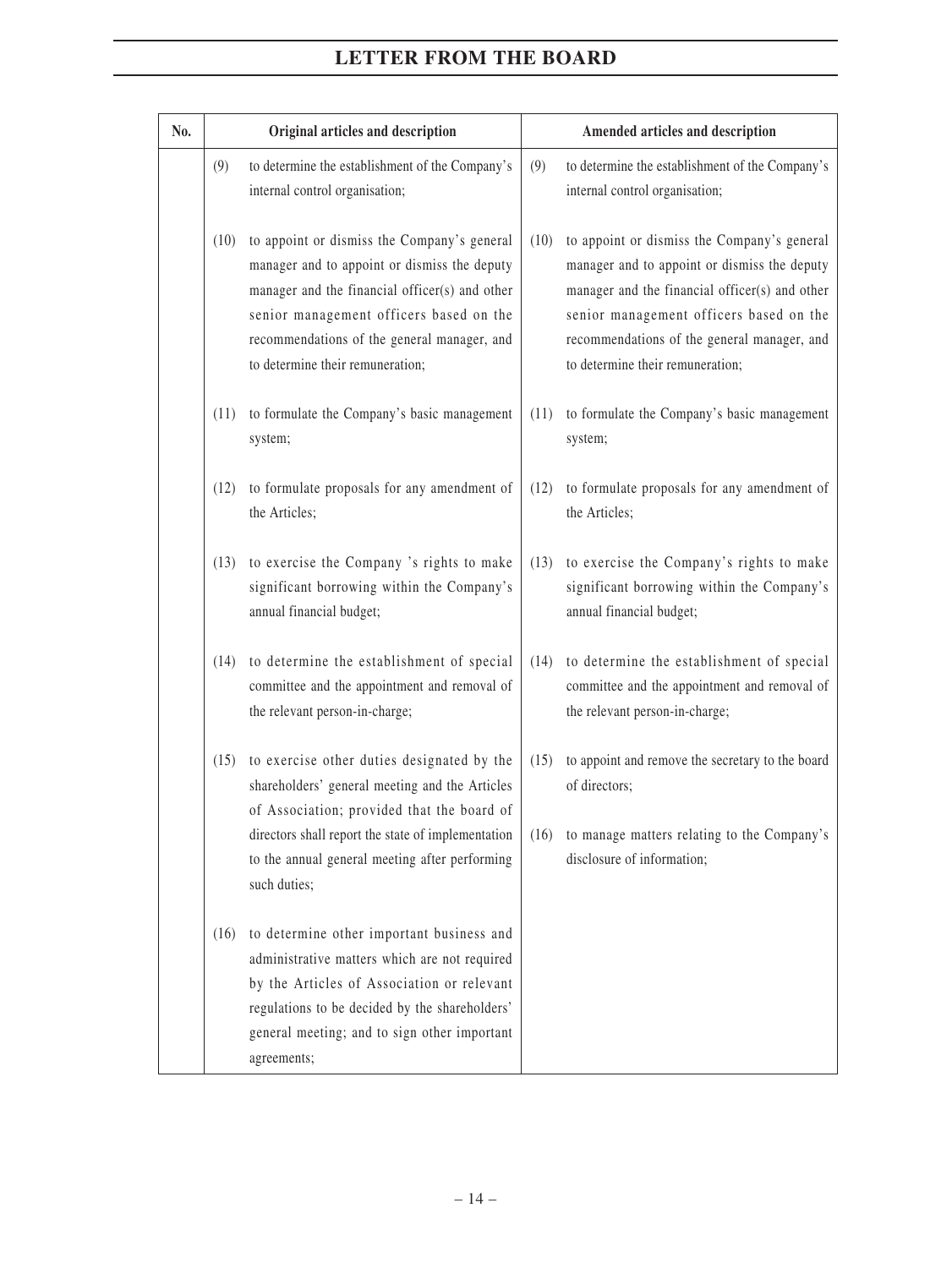| No. |      | Original articles and description                                                                              |      | Amended articles and description                                                                                                                                                                                                                                                            |
|-----|------|----------------------------------------------------------------------------------------------------------------|------|---------------------------------------------------------------------------------------------------------------------------------------------------------------------------------------------------------------------------------------------------------------------------------------------|
|     | (17) | to appoint and remove the secretary to the board<br>of directors;                                              | (17) | to propose in general meeting to re-appoint or<br>replace the accounting firm which undertakes<br>auditing work for the Company;                                                                                                                                                            |
|     | (18) | to manage matters relating to the Company's<br>disclosure of information;                                      | (18) | to be informed of the work report submitted by<br>the Company's general manager and to examine                                                                                                                                                                                              |
|     | (19) | to propose in general meeting to re-appoint or<br>replace the accounting firm which undertakes                 |      | the work of the general manager;                                                                                                                                                                                                                                                            |
|     |      | auditing work for the Company;                                                                                 | (19) | to be responsible for the Company's legal<br>construction and compliance management;                                                                                                                                                                                                        |
|     | (20) | to be informed of the work report submitted by                                                                 |      |                                                                                                                                                                                                                                                                                             |
|     |      | the Company's general manager and to examine<br>the work of the general manager.                               | (20) | other functions and powers granted by the<br>general meeting of shareholders and the Articles<br>of Association;                                                                                                                                                                            |
|     |      | As the board of directors resolve on issues as referred                                                        |      |                                                                                                                                                                                                                                                                                             |
|     |      | to in the previous paragraph, save at items $(6)$ , $(7)$<br>and (12) which shall be approved by poll for more | (21) | to determine other important business and<br>administrative matters which are not required                                                                                                                                                                                                  |
|     |      | than two-third of the directors, other items shall be                                                          |      | by the Articles of Association or relevant laws,                                                                                                                                                                                                                                            |
|     |      | approved by poll for more than half of the directors.                                                          |      | regulations and departmental rules to be decided<br>by the shareholders' general meeting.                                                                                                                                                                                                   |
|     |      |                                                                                                                |      | As the board of directors resolve on issues as referred<br>to in the previous paragraph, save at items $(6)$ , $(7)$<br>and (12) which shall be approved by poll for more<br>than two-third of the directors, other items shall be<br>approved by poll for more than half of the directors. |
|     |      |                                                                                                                |      | The Company implements a general legal counsel<br>system, exerts the role of the general legal counsel in                                                                                                                                                                                   |
|     |      |                                                                                                                |      | legal review and control in operation and management,<br>and promotes the Company's legal operation and                                                                                                                                                                                     |
|     |      |                                                                                                                |      | compliance management. The general legal counsel                                                                                                                                                                                                                                            |
|     |      |                                                                                                                |      | shall be nominated by the general manager and shall                                                                                                                                                                                                                                         |
|     |      |                                                                                                                |      | be recruited or dismissed by the board of directors. If                                                                                                                                                                                                                                     |
|     |      |                                                                                                                |      | the matters considered at the board meeting involve                                                                                                                                                                                                                                         |
|     |      |                                                                                                                |      | legal issues, the general legal counsel shall attend the                                                                                                                                                                                                                                    |
|     |      |                                                                                                                |      | meeting and provide legal opinions.                                                                                                                                                                                                                                                         |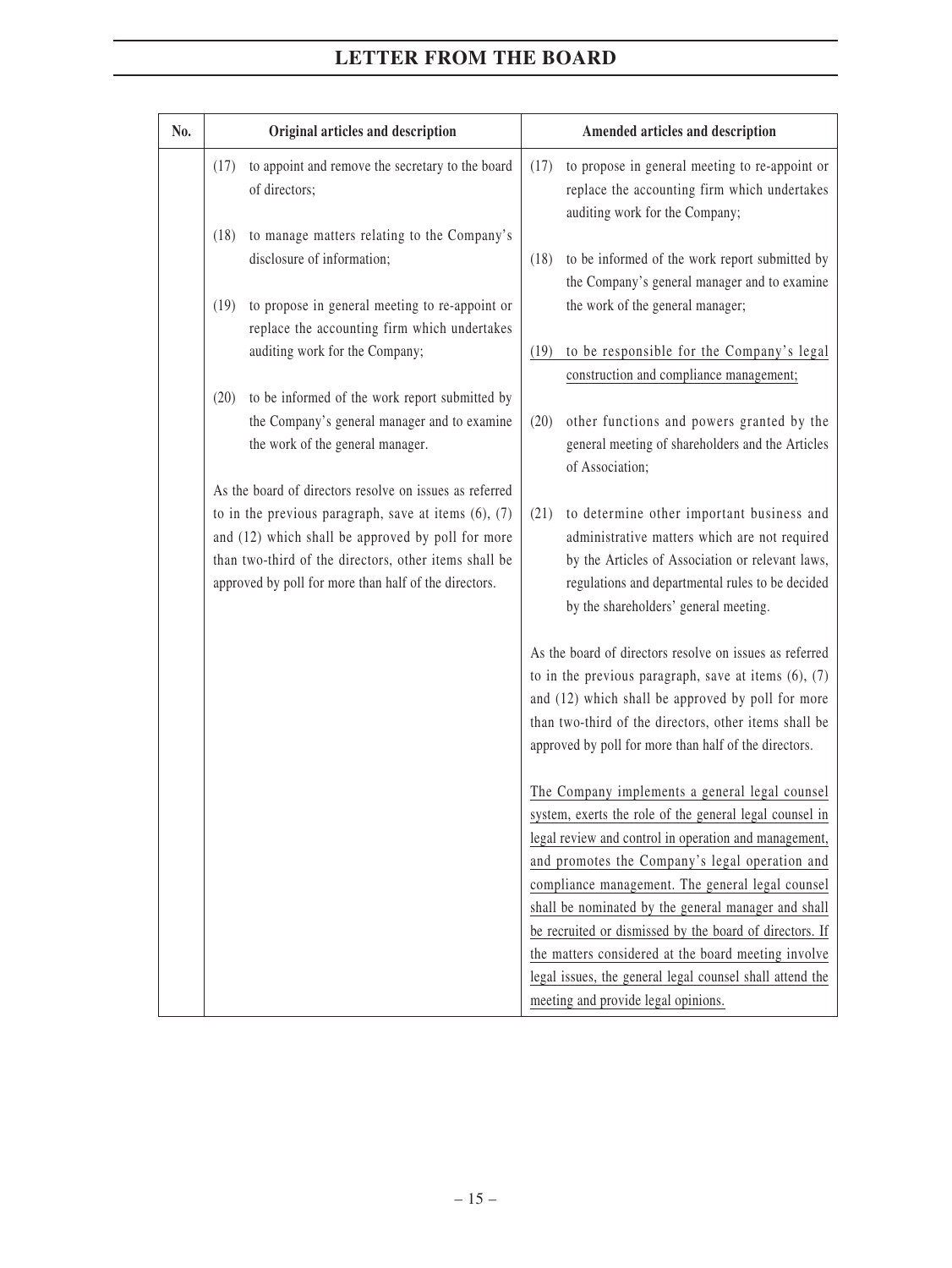| No. | Original articles and description                                                                                                                                                                                                                           | Amended articles and description                                                                                                                                                                                                                            |
|-----|-------------------------------------------------------------------------------------------------------------------------------------------------------------------------------------------------------------------------------------------------------------|-------------------------------------------------------------------------------------------------------------------------------------------------------------------------------------------------------------------------------------------------------------|
| 17  | Article 131 The Company shall set up the Strategy<br>Development Committee. The committee shall<br>comprise of the directors of the Company. The<br>members of the committee shall be nominated by the<br>Chairman of the Company and elected by the Board. | Article 131 The Company shall set up the Strategy<br>Development Committee. The committee shall<br>comprise of the directors of the Company. The<br>members of the committee shall be nominated by the<br>Chairman of the Company and elected by the Board. |
|     | There shall be one chairman for the Strategy<br>Development Committee, which is the Chairman of the<br>Company.                                                                                                                                             | There shall be one chairman for the Strategy<br>Development Committee, which is the Chairman of<br>the Company.                                                                                                                                             |
|     | The main duties of the Strategy Development<br>Committee are:                                                                                                                                                                                               | The main duties of the Strategy Development<br>Committee are:                                                                                                                                                                                               |
|     | (1)<br>To conduct researches and to submit proposals<br>regarding the long term development strategies<br>and material investment decisions of the<br>Company;                                                                                              | (1)<br>To conduct researches and to submit proposals<br>regarding the long term development strategies<br>and medium and long-term development plan of<br>the Company;                                                                                      |
|     | To conduct researches and to submit proposals<br>(2)<br>regarding the long term and mid-term strategy<br>development plans of the Company;                                                                                                                  | (2)<br>To monitor the implementation of the<br>development plan of the Company and report<br>to the Board of the significant deviation of<br>strategy development in a timely manner;                                                                       |
|     | To monitor the implementation of the strategy<br>(3)<br>development plan of the Company and report to<br>the Board of the significant deviation of strategy<br>development in a timely manner;                                                              | (3)<br>To conduct researches regarding the major<br>developments of economic situation, industrial<br>policies, technology advancement, industrial<br>environment, force majeure and other factors,                                                         |
|     | (4)<br>To conduct researches regarding the major<br>developments of economic situation, industrial<br>policies, technology advancement, industrial<br>environment, force majeure and other factors,                                                         | and to submit proposals regarding whether<br>adjustment on the Company's development<br>strategy is necessary;                                                                                                                                              |
|     | and to submit proposals regarding whether<br>adjustment on the Company's development<br>strategy is necessary;                                                                                                                                              | To review and to submit proposals regarding<br>(4)<br>major investment, financing plan, major capital<br>operation and asset operation projects that affect<br>the development of the Company;                                                              |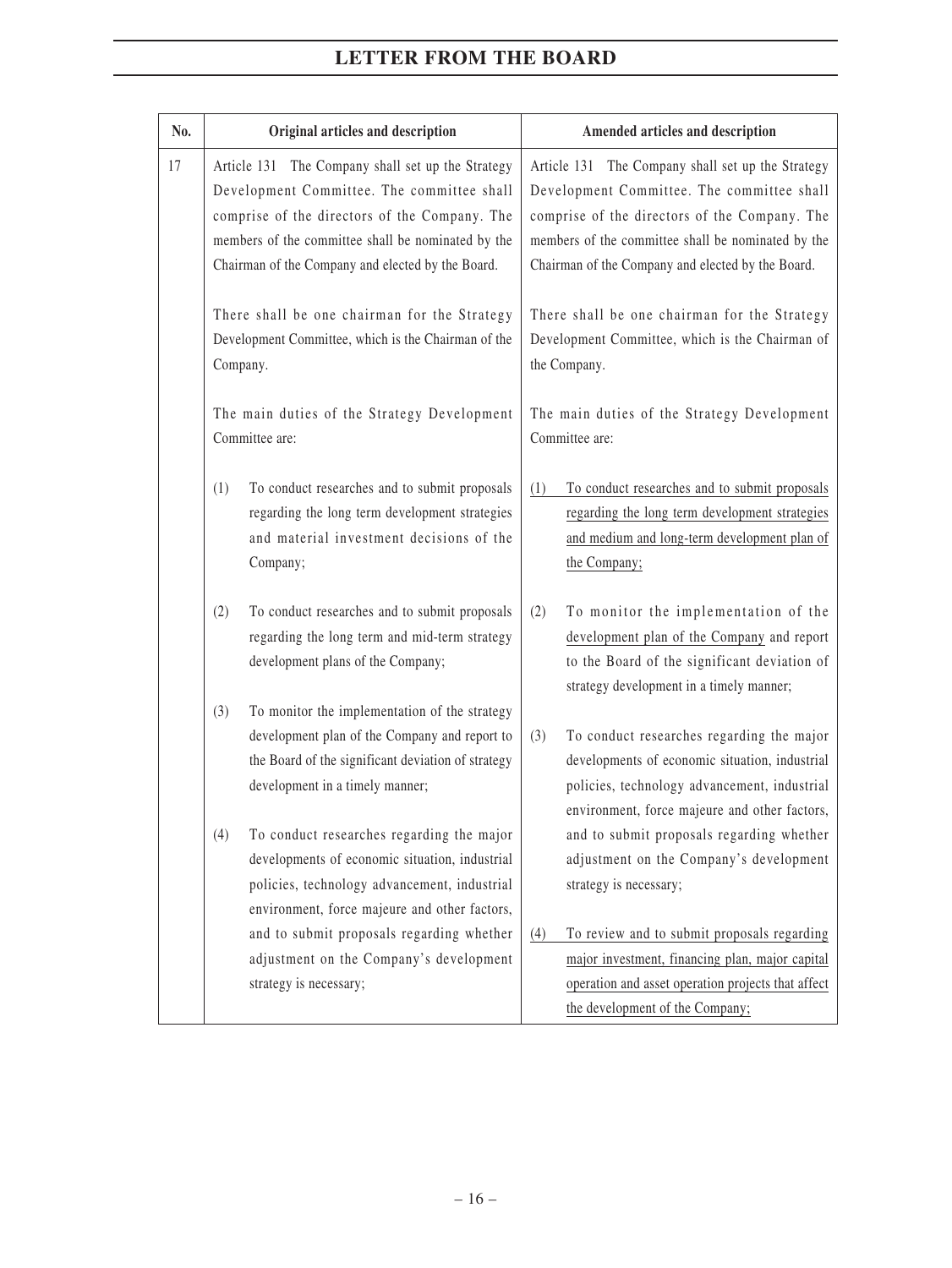| No. | Original articles and description                                                                                                                                                                                                                                                                                                                                                                                                                                                                                                                                                                                                                                                                                                     | Amended articles and description                                                                                                                                                                                                                                                                                                                                                                                                                                                                                                                                                                                                                                                                                                                                                                                                                    |
|-----|---------------------------------------------------------------------------------------------------------------------------------------------------------------------------------------------------------------------------------------------------------------------------------------------------------------------------------------------------------------------------------------------------------------------------------------------------------------------------------------------------------------------------------------------------------------------------------------------------------------------------------------------------------------------------------------------------------------------------------------|-----------------------------------------------------------------------------------------------------------------------------------------------------------------------------------------------------------------------------------------------------------------------------------------------------------------------------------------------------------------------------------------------------------------------------------------------------------------------------------------------------------------------------------------------------------------------------------------------------------------------------------------------------------------------------------------------------------------------------------------------------------------------------------------------------------------------------------------------------|
|     | To conduct researches and to submit proposals<br>(5)<br>regarding other major matters affecting the<br>Company's development;<br>(6)<br>To carry out other duties as authorized by the<br>Board.                                                                                                                                                                                                                                                                                                                                                                                                                                                                                                                                      | To inspect and supervise the implementation<br>(5)<br>of the above major projects, listen to the post<br>project evaluation report and make suggestions;<br>To responsible for the Environmental, Social<br>(6)<br>and Governance (ESG) work of the Company,<br>and put forward relevant suggestions to the<br>Board;                                                                                                                                                                                                                                                                                                                                                                                                                                                                                                                               |
|     |                                                                                                                                                                                                                                                                                                                                                                                                                                                                                                                                                                                                                                                                                                                                       | To carry out other duties as authorized by the<br>(7)<br>Board.                                                                                                                                                                                                                                                                                                                                                                                                                                                                                                                                                                                                                                                                                                                                                                                     |
| 18  | Article 172 Except for the circumstances provided<br>under Article 52, a director, supervisor, general<br>manager and other senior management officer may<br>be relieved of liability for a specific breach of his/<br>her duty by the informed consent of the shareholders'<br>general meeting.                                                                                                                                                                                                                                                                                                                                                                                                                                      | Article 172 The Company establishes the necessary<br>directors', supervisors' and senior management<br>personnel's liability insurance scheme with a view<br>to reducing the risks potentially caused by the<br>performance of duties by such persons in the normal<br>course of business, and the related liability insurance<br>coverage shall be subject to the related contract.<br>Except for the circumstances provided under Article<br>52, a director, supervisor, general manager and other<br>senior management officer may be relieved of liability<br>for a specific breach of his/her duty by the informed<br>consent of the shareholders' general meeting.                                                                                                                                                                            |
| 19  | Article 193 The common reserve of the Company<br>shall only be used for the purposes of making up losses<br>of the Company, expanding production operation of<br>the Company, or for conversion into capital of the<br>Company.<br>The Company may, subject to resolution by<br>the shareholders' general meeting, convert the<br>common reserve into capital by issuing new shares<br>to the shareholders in proportion to their existing<br>shareholdings or increasing the nominal value of<br>each share, provided that when the statutory common<br>reserve is converted into capital of the Company,<br>the remaining statutory common reserve after such<br>conversion shall be no less than 25% of the registered<br>capital. | Article 193 The common reserve of the Company<br>shall only be used for the purposes of making up losses<br>of the Company, expanding production operation of<br>the Company, or for conversion into capital of the<br>Company, but the capital common reserve shall not be<br>used to cover the Company's losses.<br>The Company may, subject to resolution by<br>the shareholders' general meeting, convert the<br>common reserve into capital by issuing new shares<br>to the shareholders in proportion to their existing<br>shareholdings or increasing the nominal value of<br>each share, provided that when the statutory common<br>reserve is converted into capital of the Company, the<br>remaining such statutory common reserve after such<br>conversion shall be no less than 25% of the registered<br>capital before the conversion. |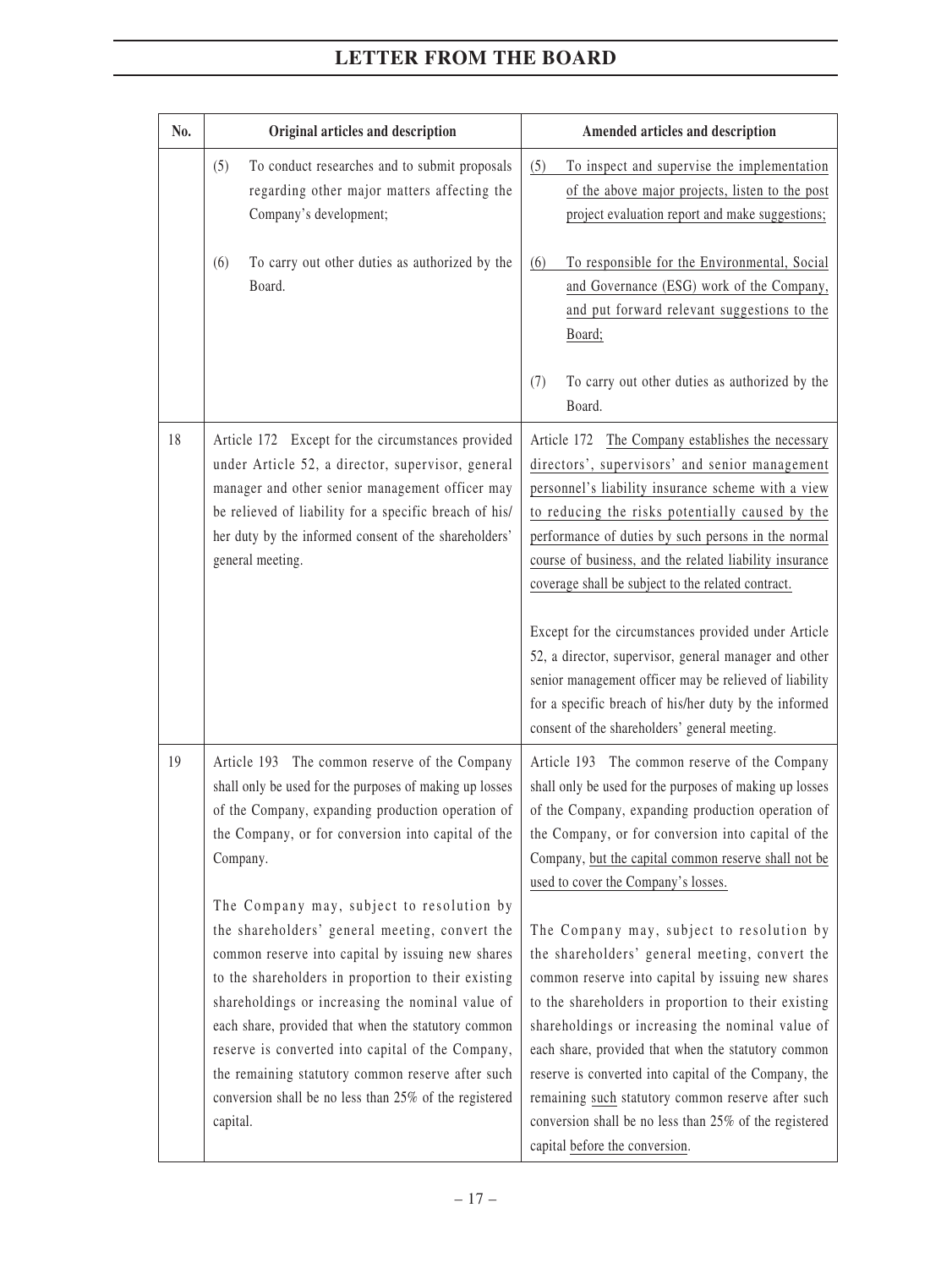| No. | Original articles and description                                                                                                                                                                                                                                                                                                                                                            | Amended articles and description                                                                                                                                                                                                                                                                                                                                                                                                                                       |  |
|-----|----------------------------------------------------------------------------------------------------------------------------------------------------------------------------------------------------------------------------------------------------------------------------------------------------------------------------------------------------------------------------------------------|------------------------------------------------------------------------------------------------------------------------------------------------------------------------------------------------------------------------------------------------------------------------------------------------------------------------------------------------------------------------------------------------------------------------------------------------------------------------|--|
| 20  | Article 195 Profit Distribution and Cash Dividends<br>Distribution policies of the Company:                                                                                                                                                                                                                                                                                                  | Article 195 Profit Distribution and Cash Dividends<br>Distribution policies of the Company:                                                                                                                                                                                                                                                                                                                                                                            |  |
|     | The profit distribution of the Company<br>(1)<br>should be in accordance with the principles of<br>focusing on the reasonable investment return<br>for the shareholders as well as the reasonable<br>requirement for funds of the Company.                                                                                                                                                   | The profit distribution of the Company<br>(1)<br>should be in accordance with the principles of<br>focusing on the reasonable investment return<br>for the shareholders as well as the reasonable<br>requirement for funds of the Company.                                                                                                                                                                                                                             |  |
|     | The Company may distribute dividends in<br>(2)<br>cash or in share, of which priority shall be<br>given to the distribution of dividends by cash<br>distribution.                                                                                                                                                                                                                            | The Company may distribute dividends in<br>(2)<br>cash or in share, of which priority shall be<br>given to the distribution of dividends by cash<br>distribution.                                                                                                                                                                                                                                                                                                      |  |
|     | (3)<br>The Company should maintain the continuity<br>and stability of the policy on cash dividends.<br>In case of having made profits for a year, the<br>Company shall pay annual cash dividends once<br>every year; If it is not able to pay cash dividends<br>due to special reasons, the Board shall disclose<br>such reasons in the annual report and explain at<br>the general meeting. | (3)<br>The Company should maintain the continuity<br>and stability of the policy on cash dividends.<br>In case of having made profits for a year, the<br>Company shall pay annual cash dividends once<br>every year; If it is not able to pay cash dividends<br>due to special reasons, the Board shall disclose<br>such reasons in the annual report and explain<br>at the general meeting. The general meeting of<br>shareholders authorizes the Board to decide the |  |
|     | As for the annual profit distribution of the<br>(4)<br>Company, the profits to be distributed in cash<br>shall not be less than 30 per cent of the realized<br>distributable profits available for that year. If<br>such percentage cannot be reached, the Board<br>shall disclose reasons in the annual report and<br>explain at the general meeting.                                       | interim cash dividend policy according to the<br>Company's profitability and capital demand.<br>As for the annual profit distribution of the<br>(4)<br>Company, the profits to be distributed in cash<br>shall not be less than 50 per cent of the realized<br>distributable profits available for that year. If<br>such percentage cannot be reached, the Board                                                                                                       |  |
|     | According to the actual situation and under<br>(5)<br>the premises to ensure the share capital and<br>shareholding structure is reasonable, the                                                                                                                                                                                                                                              | shall disclose reasons in the annual report and<br>explain at the general meeting.                                                                                                                                                                                                                                                                                                                                                                                     |  |
|     | Company may distribute dividends in shares.                                                                                                                                                                                                                                                                                                                                                  | (5)<br>According to the actual situation and under<br>the premises to ensure the share capital and<br>shareholding structure is reasonable, the<br>Company may distribute dividends in shares.                                                                                                                                                                                                                                                                         |  |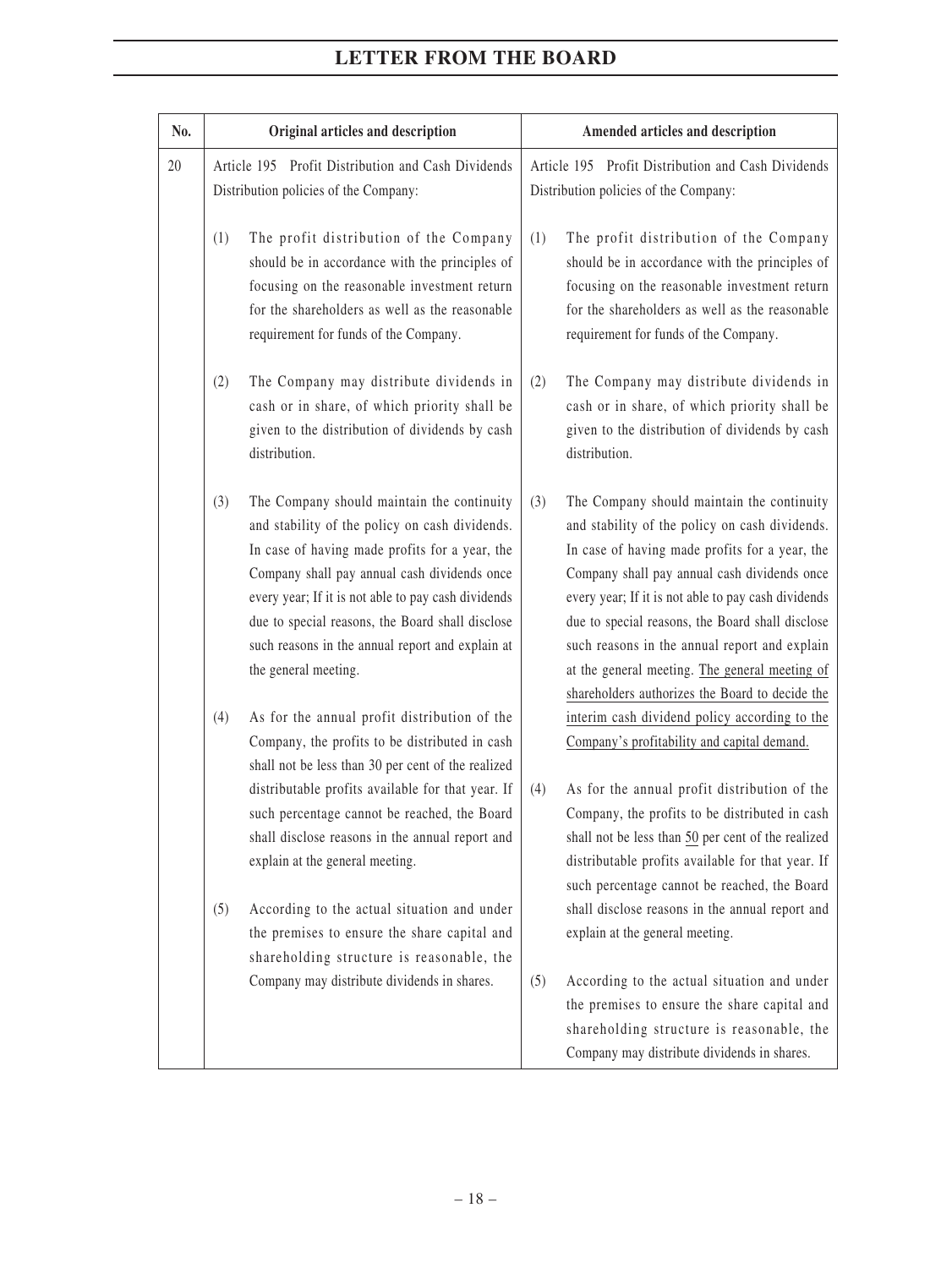| No. | Original articles and description                                                                                                                                                                                                                                                                                                                                                                                                                                                         | Amended articles and description                                                                                                                                                                                                                                                                                                                                                                                                                                                          |
|-----|-------------------------------------------------------------------------------------------------------------------------------------------------------------------------------------------------------------------------------------------------------------------------------------------------------------------------------------------------------------------------------------------------------------------------------------------------------------------------------------------|-------------------------------------------------------------------------------------------------------------------------------------------------------------------------------------------------------------------------------------------------------------------------------------------------------------------------------------------------------------------------------------------------------------------------------------------------------------------------------------------|
| 21  | Article 213 A creditor has the right within 30 days of<br>receipt of the notice from the Company or, in the case<br>of a creditor who does not receive such notice, within<br>90 days of the date of the first public announcement,<br>to require the Company to repay its debts or to<br>provide a corresponding guarantee for such debts. If<br>the Company fails to repay its debts or to provide a<br>corresponding guarantee, the merger or division shall<br>not be proceeded with. | Article 213 A creditor has the right within 30 days of<br>receipt of the notice from the Company or, in the case<br>of a creditor who does not receive such notice, within<br>45 days of the date of the first public announcement,<br>to require the Company to repay its debts or to<br>provide a corresponding guarantee for such debts. If<br>the Company fails to repay its debts or to provide a<br>corresponding guarantee, the merger or division shall<br>not be proceeded with. |
| 22  | Article 214 When the Company is divided, its assets<br>shall be split accordingly.<br>In the event of a division, the parties to the division                                                                                                                                                                                                                                                                                                                                             | Article 214 When the Company is divided, its assets<br>shall be split accordingly.<br>In the event of a division, the parties to the division                                                                                                                                                                                                                                                                                                                                             |
|     | shall execute a division agreement and prepare a<br>balance sheet and an inventory of assets. The Company<br>shall notify its creditors within ten days, and shall<br>publish announcements in the newspapers at least three<br>times within 30 days, of the date when the resolution<br>to divide is passed.                                                                                                                                                                             | shall execute a division agreement and prepare<br>a balance sheet and an inventory of assets. The<br>Company shall notify its creditors within ten days,<br>and shall publish announcements in the newspapers at<br>least three times within 30 days, of the date when the<br>resolution to divide is passed.                                                                                                                                                                             |
|     | The liabilities of the Company before the division shall<br>be assumed by the entity after the division according<br>to the agreement.                                                                                                                                                                                                                                                                                                                                                    | Debts owed by the Company prior to the division<br>shall be jointly assumed by the companies in existence<br>after the division, save as otherwise agreed by written<br>agreement on settlement of debts with creditors prior<br>to the division.                                                                                                                                                                                                                                         |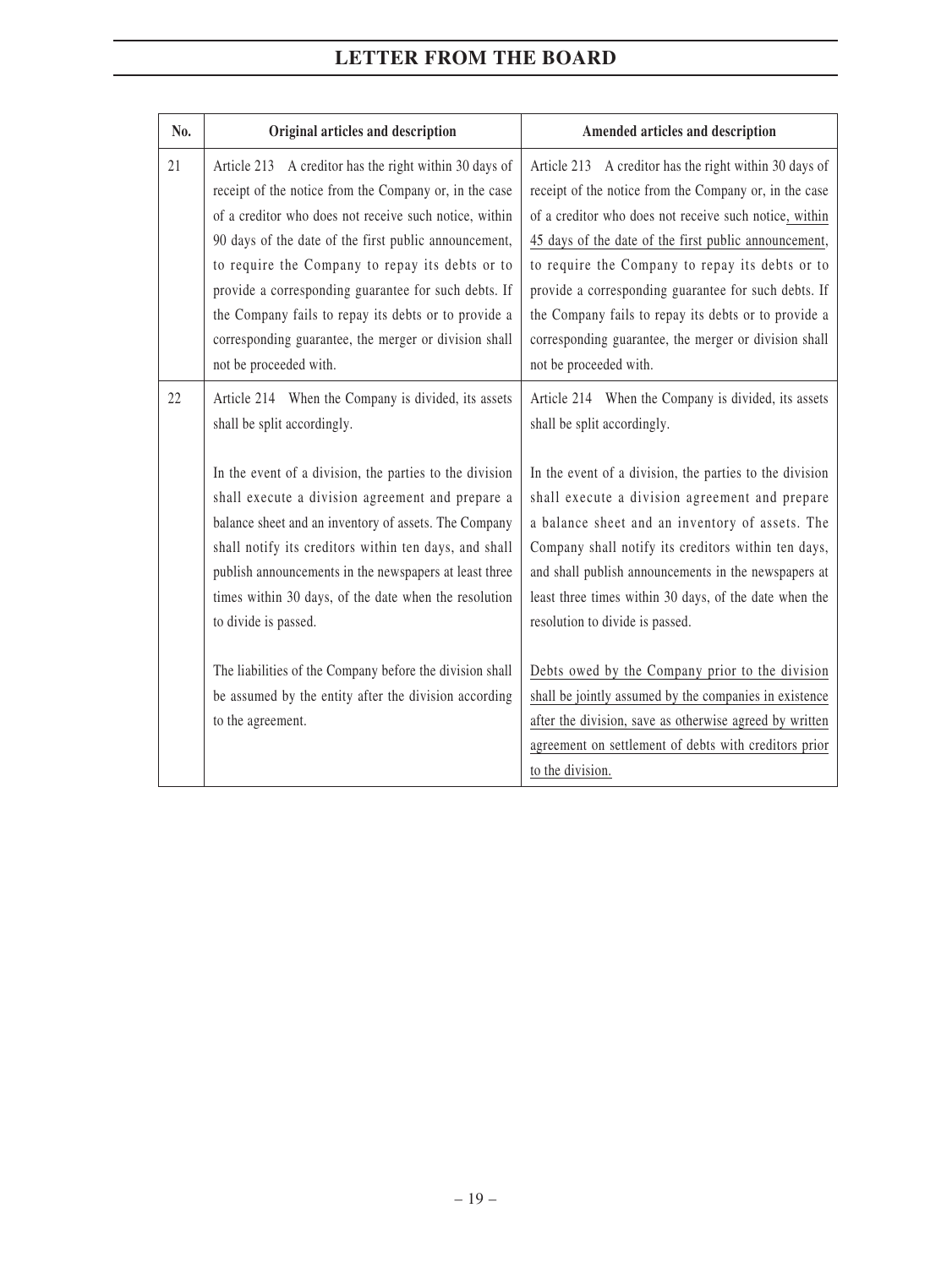| No. | Original articles and description                                                                                                                                                                                                                                                                                                                                                                                                                                      | Amended articles and description                                                                                                                                                                                                                                                                                                                                                                                                                                                                                                                                                                                                                                                                                                                      |
|-----|------------------------------------------------------------------------------------------------------------------------------------------------------------------------------------------------------------------------------------------------------------------------------------------------------------------------------------------------------------------------------------------------------------------------------------------------------------------------|-------------------------------------------------------------------------------------------------------------------------------------------------------------------------------------------------------------------------------------------------------------------------------------------------------------------------------------------------------------------------------------------------------------------------------------------------------------------------------------------------------------------------------------------------------------------------------------------------------------------------------------------------------------------------------------------------------------------------------------------------------|
| 23  | Article 219 The liquidation committee shall notify<br>its creditors within ten days, and shall publish<br>announcements in the newspapers at least three times<br>within sixty days, of its establishment. The liquidation<br>committee shall register the debts.                                                                                                                                                                                                      | Article 219 The liquidation committee shall notify<br>its creditors within ten days, and shall publish<br>announcements in the newspapers within sixty days,<br>of its establishment. Creditors shall, within thirty (30)<br>days after receipt of the notice, or for those who do not<br>receive the notice, within forty-five (45) days from the<br>date of the announcement, declare their claims to the<br>liquidation committee.<br>In reporting claims, a creditor shall explain the<br>relevant particulars of the claims with supporting<br>materials. Claims shall be registered by the liquidation<br>committee.<br>During the period of declaration of claims, the<br>liquidation committee shall not repay any debts to the<br>creditors. |
|     | <b>Order of Meeting for Shareholders' General Meeting</b>                                                                                                                                                                                                                                                                                                                                                                                                              |                                                                                                                                                                                                                                                                                                                                                                                                                                                                                                                                                                                                                                                                                                                                                       |
| 24  | Article 9 After the notice of shareholders' general<br>meeting is served, the board of directors shall not<br>propose any additional resolution which is not<br>included in the notice of the meeting. Amendment to<br>the original proposed resolution shall be announced<br>fifteen days prior to shareholders' general meeting.<br>Otherwise, the shareholders' general meeting has to be<br>postponed accordingly to ensure there is at least 15-<br>day interval. | Deleted, and the subsequent clauses will be<br>renumbered accordingly                                                                                                                                                                                                                                                                                                                                                                                                                                                                                                                                                                                                                                                                                 |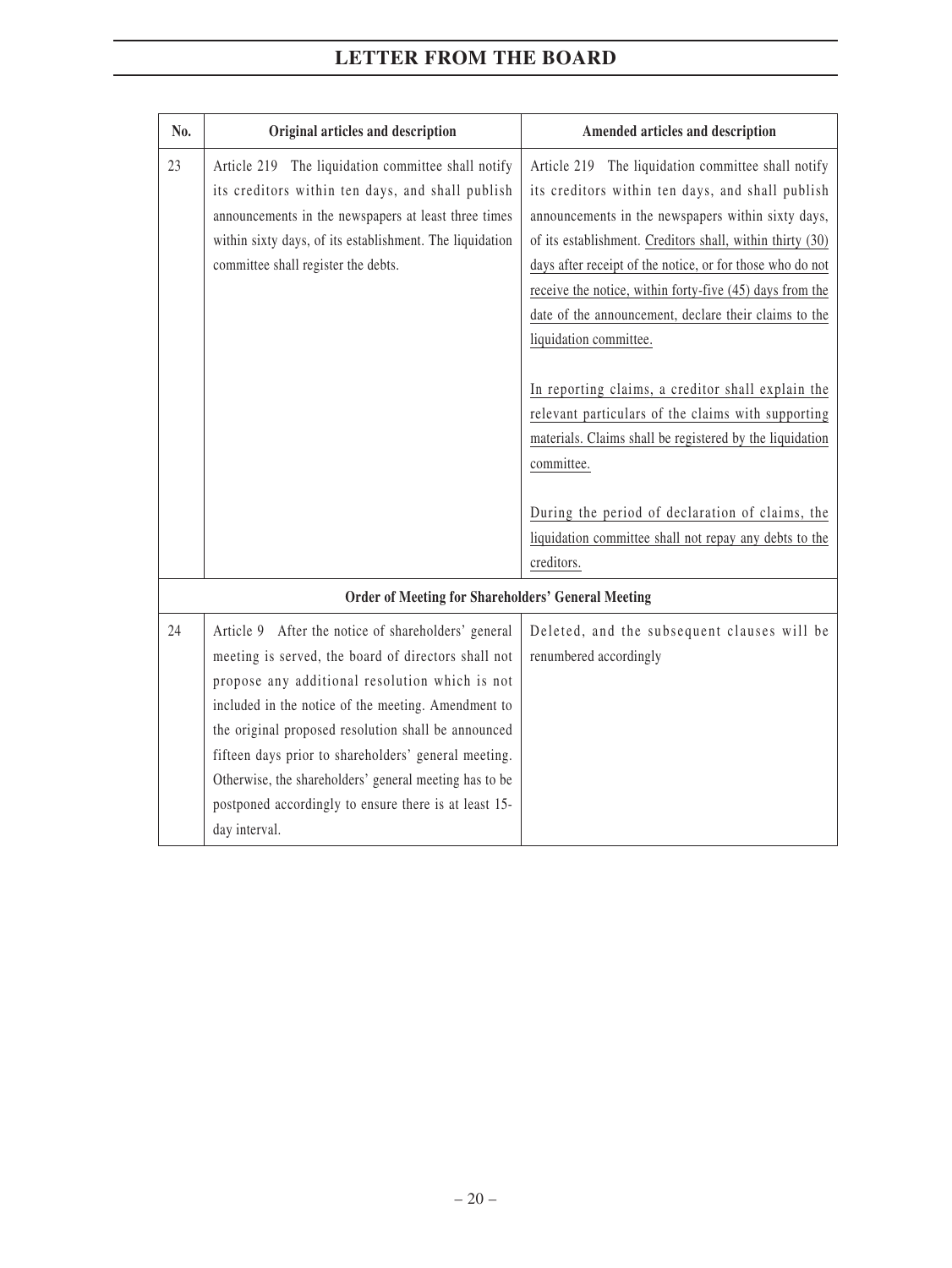| No. | Original articles and description                        | Amended articles and description                                |
|-----|----------------------------------------------------------|-----------------------------------------------------------------|
| 25  | Article 10 For annual general meetings,                  | Article 9 For shareholders' general meetings,                   |
|     | shareholder(s) individually or jointly holding more      | shareholder(s) individually or jointly holding                  |
|     | than $3\%$ (including $3\%$ ) of the total voting rights | more than 3% (including 3%) of the total voting                 |
|     | of the Company, the board of directors or the            | rights of the Company, the board of directors or                |
|     | supervisory committee shall have the rights to propose   | the supervisory committee shall have the rights to              |
|     | resolution(s) on a provisional basis.                    | propose resolution(s) on a provisional basis. If the            |
|     |                                                          | shareholder(s) individually or jointly holding more             |
|     | In the event that the provisionary proposed resolution   | than $3\%$ (including $3\%$ ) of the total voting rights of the |
|     | raises new issue which is not contained in the notice    | Company shall have the rights to propose resolution(s)          |
|     | of the board of directors' meeting and falls within the  | on a provisional basis, such shareholder(s) shall               |
|     | scope of matters set out in Article 39 of this Order     | submit the proposal in writing to the convenor ten days         |
|     | of Meeting, the person proposing the resolution          | prior to the date of the shareholders' general meeting.         |
|     | shall submit the proposed resolution to the board of     | The convener shall examine the proposal and issue               |
|     | directors ten days prior to the shareholders' general    | a supplementary notice of the shareholders' general             |
|     | meetings for review and announcement.                    | meeting within 2 days after receipt of the proposal to          |
|     |                                                          | announce the content of the provisional proposal.               |
|     | If the single largest shareholder proposes a new         |                                                                 |
|     | distribution plan, it should be submitted to the board   | Save as the preceding clause, the convener shall not            |
|     | of directors for announcement ten days prior to the      | amend the proposals already specified in the notice             |
|     | convening of the annual general meeting, if the period   | of the shareholders' general meeting or add new                 |
|     | is less than ten days, the single largest shareholder    | proposals after issuing the notice of the shareholders'         |
|     | shall not propose any new distribution plan for that     | general meeting.                                                |
|     | annual general meeting.                                  |                                                                 |
|     |                                                          | Proposals that are not specified in the notice of the           |
|     | Save as the aforesaid, other proposed resolution can     | shareholders' general meeting or not in accordance              |
|     | be made in advance to the board of directors for         | with the provisions of the Articles of Association of           |
|     | announcement, or resolution can be proposed in the       | the Company shall not be voted on and resolved by the           |
|     | annual general meeting directly.                         | shareholders' general meeting.                                  |
|     |                                                          |                                                                 |
|     |                                                          | Note: When calculating the percentage of shareholding           |
|     |                                                          | referred to in this article, only common shares and             |
|     |                                                          | preference shares with restored voting rights are               |
|     |                                                          | counted.                                                        |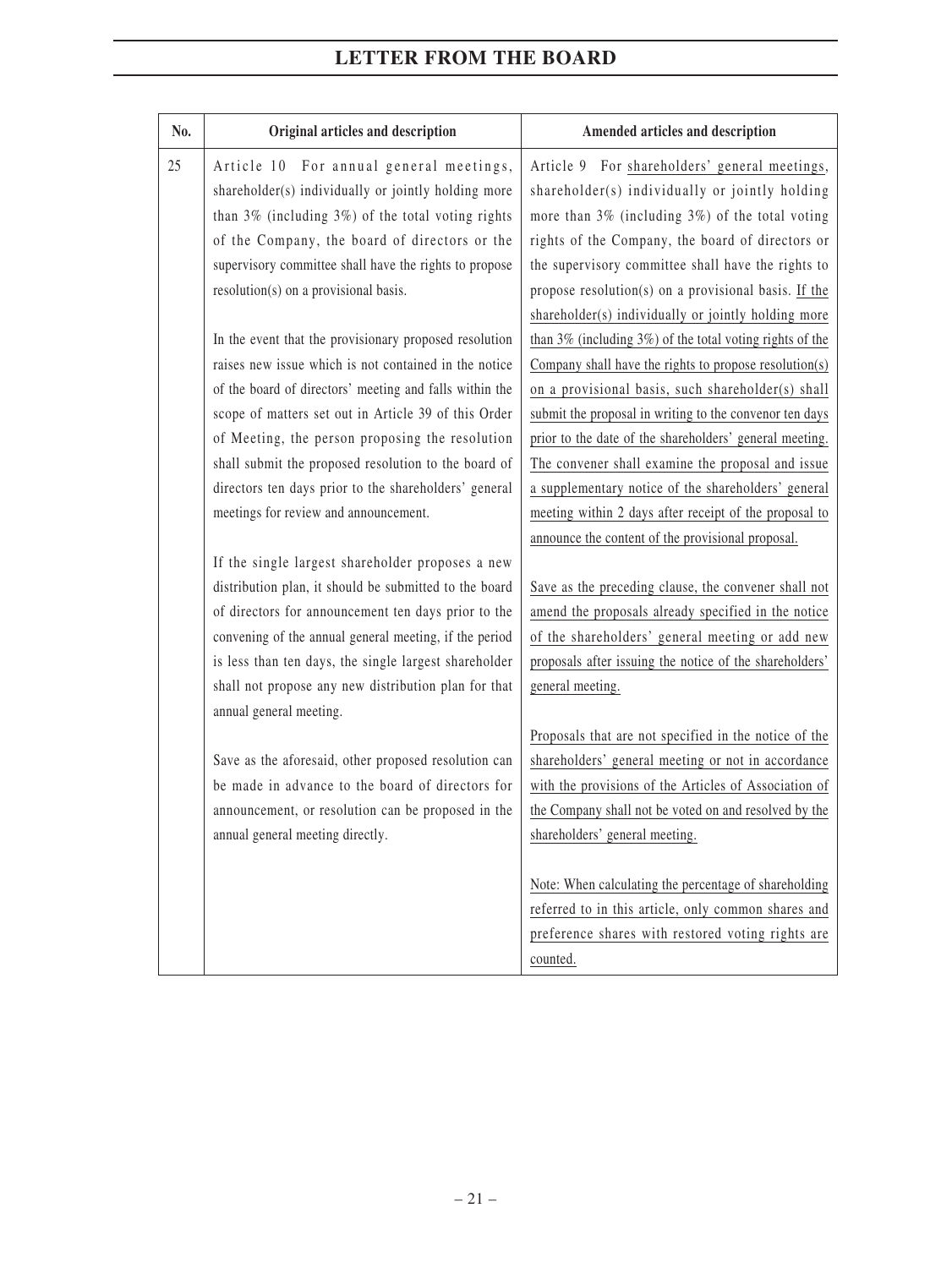| No. | Original articles and description                                                                                                                                                                                                                                                                                                                                                                                                                                                                                                                                                                                                                                                                                                                                                                            | Amended articles and description                                                                                                                                                                                                                                                                                                                                                                                                                                                                                                                                                                                                                                                                                                                                                                                    |
|-----|--------------------------------------------------------------------------------------------------------------------------------------------------------------------------------------------------------------------------------------------------------------------------------------------------------------------------------------------------------------------------------------------------------------------------------------------------------------------------------------------------------------------------------------------------------------------------------------------------------------------------------------------------------------------------------------------------------------------------------------------------------------------------------------------------------------|---------------------------------------------------------------------------------------------------------------------------------------------------------------------------------------------------------------------------------------------------------------------------------------------------------------------------------------------------------------------------------------------------------------------------------------------------------------------------------------------------------------------------------------------------------------------------------------------------------------------------------------------------------------------------------------------------------------------------------------------------------------------------------------------------------------------|
| 26  | Article 11 The provisionary proposed resolution as<br>mentioned in the preceding Article shall be made in<br>the form of writing or served on the board of directors<br>with a clear subject and specific matter to be decided<br>in the annual general meeting. The board of directors<br>shall act in accordance with the best interests of the<br>Company and the shareholders and shall observe the<br>following principles when examining such proposed<br>resolution:                                                                                                                                                                                                                                                                                                                                  | The provisionary proposed resolution as<br>Article 10<br>mentioned in the preceding Article shall be made in<br>the form of writing or served on the convenor with a<br>clear subject and specific matter to be decided in the<br>shareholders' general meeting. the convenor shall act<br>in accordance with the best interests of the Company<br>and the shareholders and shall observe the following<br>principles when examining such proposed resolution:                                                                                                                                                                                                                                                                                                                                                      |
|     | Relevance. When examining the proposed<br>(1)<br>resolution submitted by the shareholder,<br>the board of directors shall submit the same<br>for discussion in the shareholders' general<br>meetings if the substance of the proposed<br>resolution involves matters directly related to<br>the Company and is within the scope of power<br>of the shareholders' general meeting prescribed<br>under the laws, regulations and the Articles of<br>Association. If the proposed resolution fails to<br>fulfill the above requirements, it should not be<br>submitted for discussion in general meeting.<br>In the event that the board of directors resolves<br>not to present the resolution proposed by the<br>shareholder for voting in the annual general<br>meeting, explanations shall be given at that | (1)<br>Relevance. When examining the proposed<br>resolution submitted by the shareholder, the<br>convenor shall submit the same for discussion<br>in the shareholders' general meetings if the<br>substance of the proposed resolution involves<br>matters directly related to the Company and is<br>within the scope of power of the shareholders'<br>general meeting prescribed under the laws,<br>regulations and the Articles of Association. If<br>the proposed resolution fails to fulfill the above<br>requirements, it should not be submitted for<br>discussion in general meeting.<br>In the event that the convenor resolves not<br>to present the resolution proposed by the<br>shareholder for voting in the annual general<br>meeting, explanations shall be given at that<br>annual general meeting. |
|     | annual general meeting.<br>Procedural Compliance. The board of directors<br>(2)<br>may determine in respect of procedural issues<br>involved in the proposed resolution. The<br>consent of the original proposing shareholder<br>shall be required should it be determined<br>that the proposed resolution shall be split or<br>consolidated before being put to a vote. In case<br>the original proposing shareholder does not<br>agree to the change, the chairman of the general<br>meeting may submit the procedural issue to the<br>annual general meeting for determination and<br>conduct discussion according to the procedures<br>determined by the annual general meeting.                                                                                                                         | (2)<br>Procedural Compliance. The convenor may<br>determine in respect of procedural issues<br>involved in the proposed resolution. The<br>consent of the original proposing shareholder<br>shall be required should it be determined<br>that the proposed resolution shall be split or<br>consolidated before being put to a vote. In case<br>the original proposing shareholder does not<br>agree to the change, the chairman of the general<br>meeting may submit the procedural issue to the<br>annual general meeting for determination and<br>conduct discussion according to the procedures<br>determined by the annual general meeting.                                                                                                                                                                     |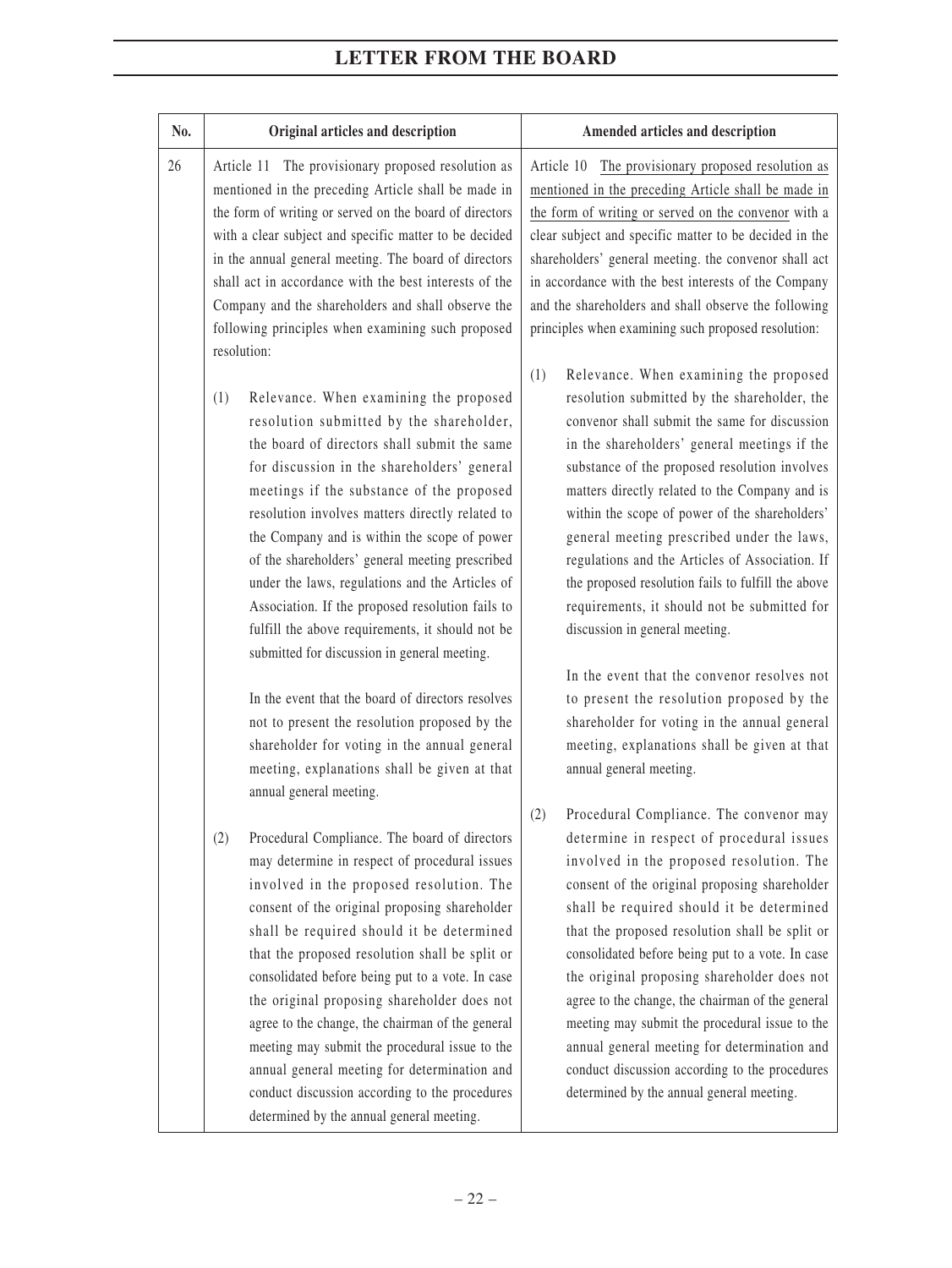| No. | Original articles and description                        | Amended articles and description                                                                                                     |
|-----|----------------------------------------------------------|--------------------------------------------------------------------------------------------------------------------------------------|
| 27  | Article 17 When the Company convenes a                   | Article 16 When the Company convenes an annual                                                                                       |
|     | shareholders' general meeting, the board of directors    | general meeting, it shall at least 20 clear business                                                                                 |
|     | shall notify all shareholders 45 to 50 days prior to the | days prior to the date of the meeting issue written                                                                                  |
|     | convening of the general meeting.                        | notice. When the Company convenes an extraordinary                                                                                   |
|     |                                                          | general meeting, it shall issue written notice at least                                                                              |
|     | Notice of a shareholders' general meeting shall be       | 10 clear business days or 15 days (whichever is longer                                                                               |
|     | given to shareholders by way of an announcement,         | as required or applicable under relevant laws and                                                                                    |
|     | or sent by hand or by prepaid mail (In the event that    | regulations or listing rules) prior to the date of the                                                                               |
|     | such notice is sent, it shall be sent at the address of  | meeting.                                                                                                                             |
|     | the recipients recorded in the share register). For      |                                                                                                                                      |
|     | holders of Overseas-Listed Foreign Shares, subject to    | Notice of a shareholders' general meeting shall be                                                                                   |
|     | the compliance with the applicable laws, regulations     | given to shareholders by way of an announcement,                                                                                     |
|     | and the Listing Rules by the Company, such notice        | or sent by hand or by prepaid mail (In the event that                                                                                |
|     | may be published on the website designated by the        | such notice is sent, it shall be sent at the address of                                                                              |
|     | stock exchange on which the shares of the Company        | the recipients recorded in the share register). For                                                                                  |
|     | are listed or on the website of the Company, or sent     | holders of Overseas-Listed Foreign Shares, subject to                                                                                |
|     | by electronic means, or given in any other means         | the compliance with the applicable laws, regulations                                                                                 |
|     | acceptable by the stock exchange on which the shares     | and the Listing Rules by the Company, such notice                                                                                    |
|     | of the Company are listed, without having to be given    | may be published on the website designated by the                                                                                    |
|     | or provided in the means referred to above in this       | stock exchange on which the shares of the Company                                                                                    |
|     | Article.                                                 | are listed or on the website of the Company, or sent                                                                                 |
|     |                                                          | by electronic means, or given in any other means                                                                                     |
|     | Notice of general meeting of Class Shareholders shall    | acceptable by the stock exchange on which the shares                                                                                 |
|     | be served only on shareholders entitled to vote at the   | of the Company are listed, without having to be given                                                                                |
|     | relevant meeting.                                        | or provided in the means referred to above in this                                                                                   |
|     |                                                          | Article.                                                                                                                             |
|     |                                                          |                                                                                                                                      |
|     |                                                          |                                                                                                                                      |
|     |                                                          |                                                                                                                                      |
|     |                                                          |                                                                                                                                      |
|     |                                                          | Notice of general meeting of Class Shareholders shall<br>be served only on shareholders entitled to vote at the<br>relevant meeting. |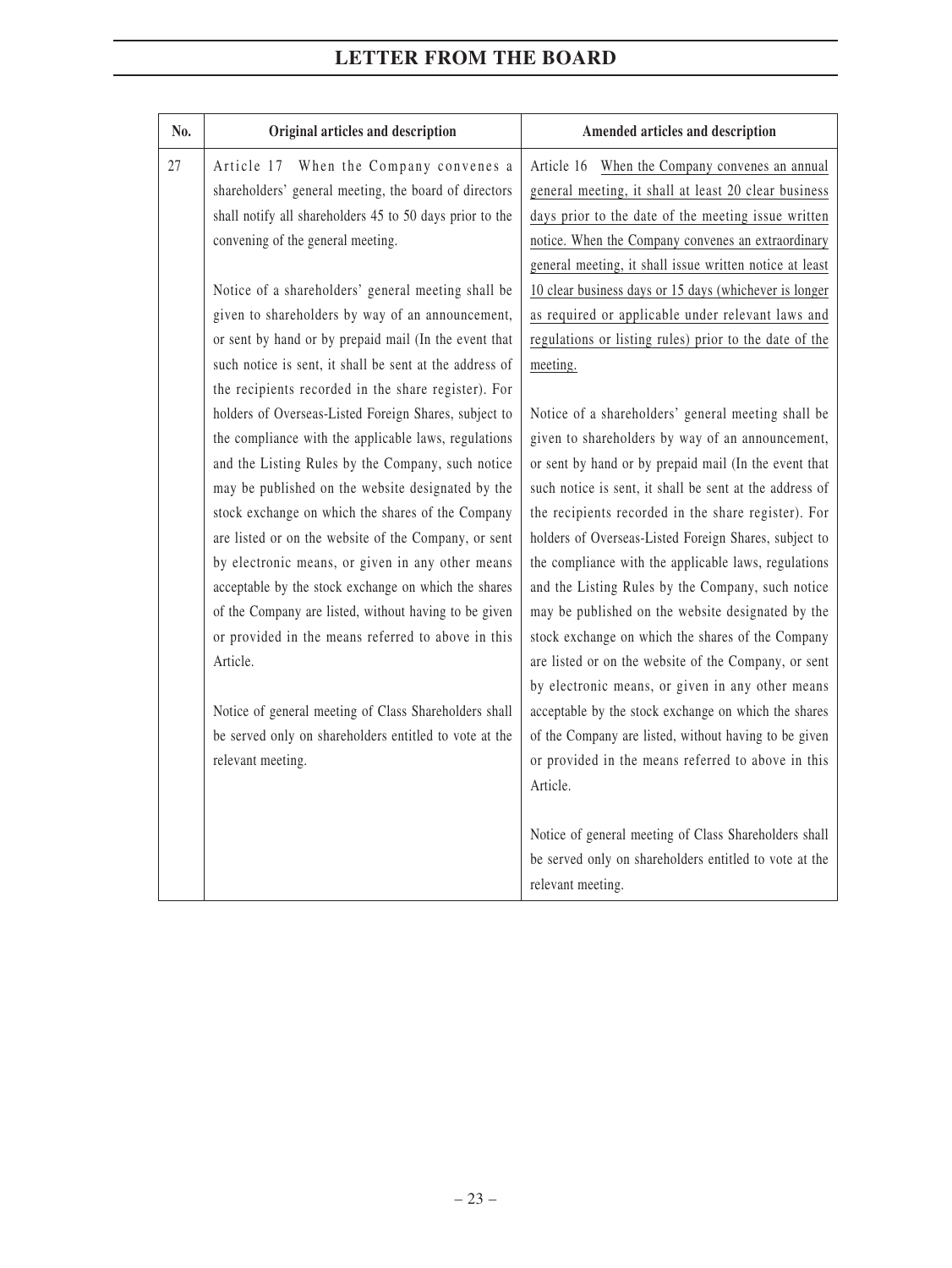| No. | Original articles and description                                                                                                                                                                                                                                                                                                                                                                                                                                                                                                                                                                                                                                                                                                                                                                | Amended articles and description                                       |
|-----|--------------------------------------------------------------------------------------------------------------------------------------------------------------------------------------------------------------------------------------------------------------------------------------------------------------------------------------------------------------------------------------------------------------------------------------------------------------------------------------------------------------------------------------------------------------------------------------------------------------------------------------------------------------------------------------------------------------------------------------------------------------------------------------------------|------------------------------------------------------------------------|
| 28  | Article 21 Based on the written replies received by<br>the Company twenty days before the shareholders'<br>general meeting, the Company shall calculate the<br>number of voting shares represented by shareholders<br>who have indicated their intention to attend the<br>general meeting. Where the number of voting shares<br>represented by those shareholders reaches more than<br>half of the Company's total number of voting shares,<br>the Company may convene the shareholders' general<br>meeting. Otherwise, the Company shall, within five<br>days, inform the shareholders again of the matters to<br>be considered, the date and venue of the meeting by<br>the way of public announcement. After making the<br>announcement, the general meeting can be convened as<br>scheduled. | Deleted, and the subsequent articles will be<br>renumbered accordingly |
|     | Article 39 Voting by means of communication shall<br>not be adopted at annual general meetings or any<br>shareholders' general meeting convened at the request<br>of shareholders or the supervisory committee. Voting<br>by means of communication shall not be adopted when<br>considering the following matters in extraordinary<br>general meetings:                                                                                                                                                                                                                                                                                                                                                                                                                                         | Deleted, and the subsequent articles will be<br>renumbered accordingly |
|     | Increase or reduction of the Company's<br>(1)<br>registered capital;<br>Issuance of debentures of the Company;<br>(2)                                                                                                                                                                                                                                                                                                                                                                                                                                                                                                                                                                                                                                                                            |                                                                        |
|     | Division, merger, dissolution, liquidation and<br>(3)<br>alteration of the nature of the Company;                                                                                                                                                                                                                                                                                                                                                                                                                                                                                                                                                                                                                                                                                                |                                                                        |
|     | Amendment to the Articles of Association;<br>(4)                                                                                                                                                                                                                                                                                                                                                                                                                                                                                                                                                                                                                                                                                                                                                 |                                                                        |
|     | Profit distribution proposal and proposal for<br>(5)<br>making up of losses;                                                                                                                                                                                                                                                                                                                                                                                                                                                                                                                                                                                                                                                                                                                     |                                                                        |
|     | Appointment and dismissal of members of<br>(6)<br>the board of directors and the supervisory<br>committee;                                                                                                                                                                                                                                                                                                                                                                                                                                                                                                                                                                                                                                                                                       |                                                                        |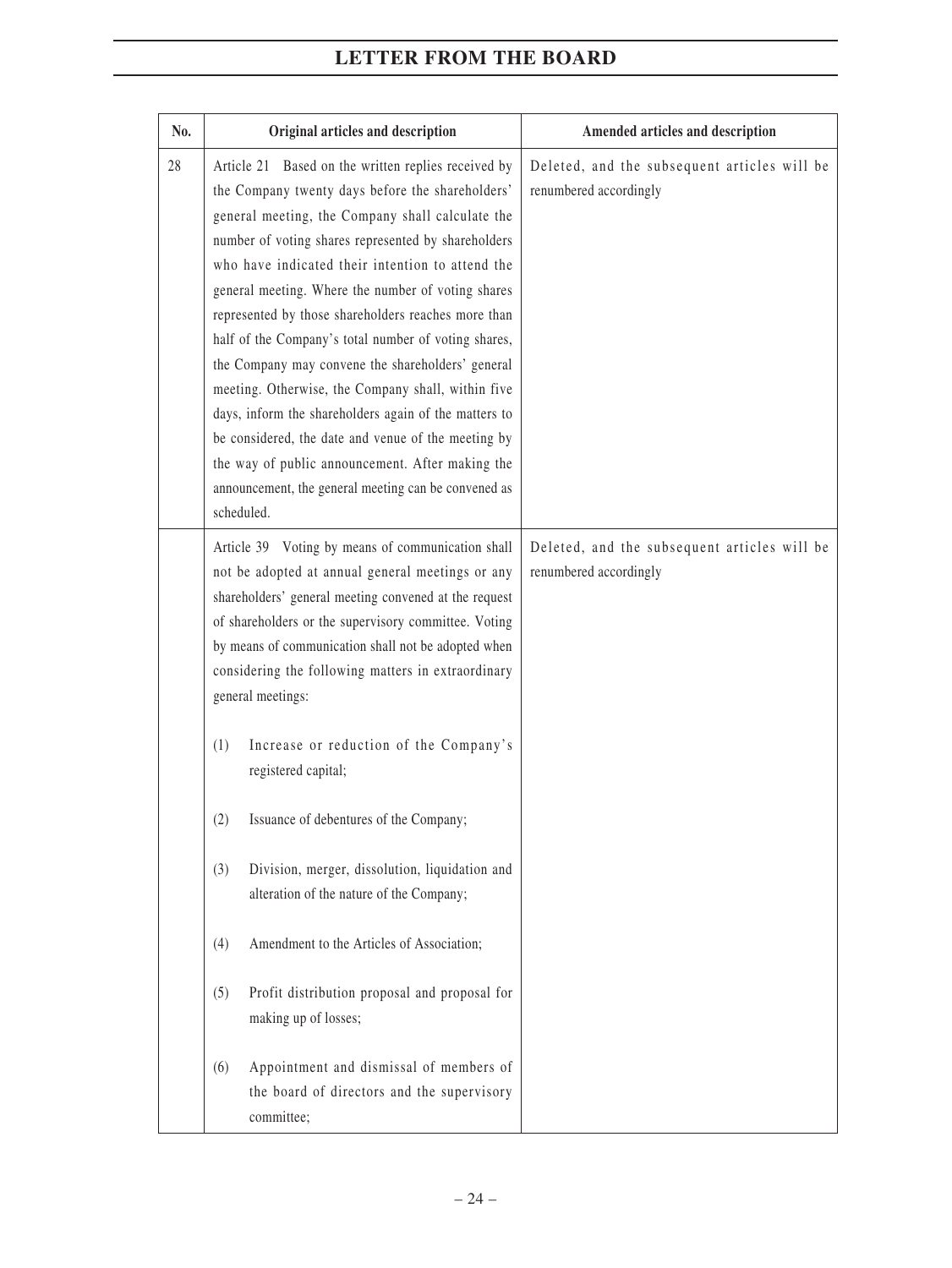| No. | Original articles and description                                                                                                                                                                                                                                                                                                                                                                                                                                                                         | Amended articles and description                                                                                                                                                                                                                                       |  |
|-----|-----------------------------------------------------------------------------------------------------------------------------------------------------------------------------------------------------------------------------------------------------------------------------------------------------------------------------------------------------------------------------------------------------------------------------------------------------------------------------------------------------------|------------------------------------------------------------------------------------------------------------------------------------------------------------------------------------------------------------------------------------------------------------------------|--|
| 29  | Alteration of the use of proceeds raised by share<br>(7)<br>subscription;                                                                                                                                                                                                                                                                                                                                                                                                                                 |                                                                                                                                                                                                                                                                        |  |
|     | Connected transactions for approval in general<br>(8)<br>meeting;                                                                                                                                                                                                                                                                                                                                                                                                                                         |                                                                                                                                                                                                                                                                        |  |
|     | Asset acquisitions and disposals for approval in<br>(9)<br>general meeting;                                                                                                                                                                                                                                                                                                                                                                                                                               |                                                                                                                                                                                                                                                                        |  |
|     | Replacement of the accounting firm;<br>(10)                                                                                                                                                                                                                                                                                                                                                                                                                                                               |                                                                                                                                                                                                                                                                        |  |
|     | Other matters that cannot be decided by voting<br>(11)<br>by means of communication as stipulated in the<br>Articles of Association.                                                                                                                                                                                                                                                                                                                                                                      |                                                                                                                                                                                                                                                                        |  |
| 30  | Article 59 Matters not specified in the notice<br>convening the extraordinary general meeting shall<br>not be voted at that meeting. When considering the<br>resolution proposed in the notice of extraordinary<br>general meeting, no amendment shall be made on the<br>contents of the proposed resolution involving matters<br>set out in Article 39 of this Order of Meeting. Any<br>amendment shall be considered as another newly<br>proposed resolution and shall not be voted in that<br>meeting. | Article 58 When considering a proposal set out in<br>the notice of a general meeting, no amendments shall<br>be made thereto; any change made thereto shall be<br>considered as a newly proposed resolution, of which<br>the voting shall not proceed at such meeting. |  |
|     | Order of Meeting for the Board of Directors                                                                                                                                                                                                                                                                                                                                                                                                                                                               |                                                                                                                                                                                                                                                                        |  |
| 31  | The board of directors shall exercise the<br>Article 3<br>following functions and powers:                                                                                                                                                                                                                                                                                                                                                                                                                 | Article 3 The board of directors shall exercise the<br>following functions and powers:                                                                                                                                                                                 |  |
|     | to be responsible for convening shareholders'<br>(1)<br>general meeting and to report its work in general<br>meeting;                                                                                                                                                                                                                                                                                                                                                                                     | to be responsible for convening shareholders'<br>(1)<br>general meeting and to report its work in<br>general meeting;                                                                                                                                                  |  |
|     | to implement resolution(s) passed in general<br>(2)<br>meeting;                                                                                                                                                                                                                                                                                                                                                                                                                                           | (2)<br>to implement resolution(s) passed in general<br>meeting;                                                                                                                                                                                                        |  |
|     | to determine annual business plan and material<br>(3)<br>investment proposal of the Company;                                                                                                                                                                                                                                                                                                                                                                                                              | (3)<br>to determine annual business plan and material<br>investment proposal of the Company;                                                                                                                                                                           |  |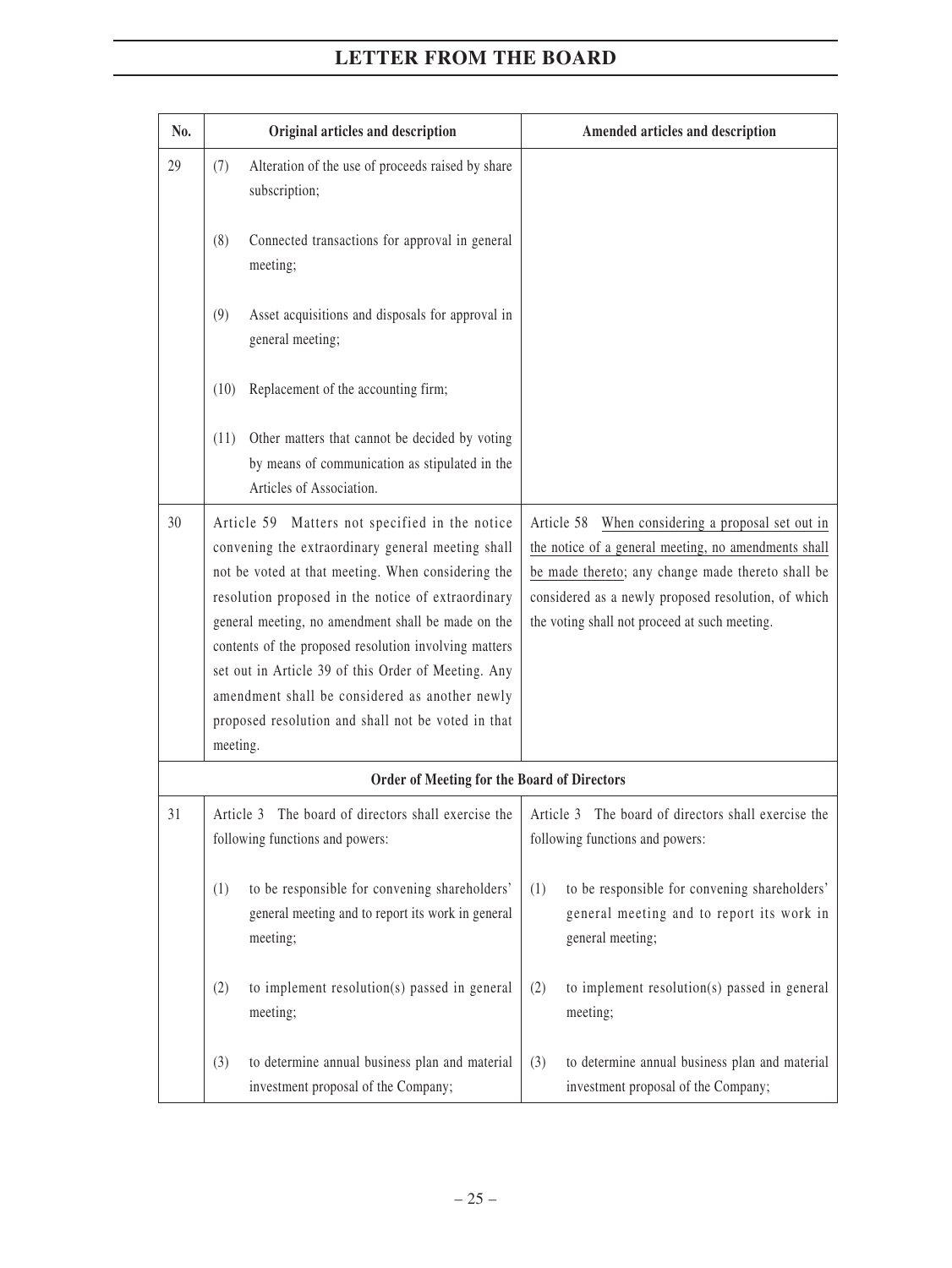| No. |      | Original articles and description                                                                                                                                                                                                                                           |      | Amended articles and description                                                                                                                                                                                                                                            |
|-----|------|-----------------------------------------------------------------------------------------------------------------------------------------------------------------------------------------------------------------------------------------------------------------------------|------|-----------------------------------------------------------------------------------------------------------------------------------------------------------------------------------------------------------------------------------------------------------------------------|
| 31  | (4)  | to formulate annual financial budget and final<br>accounts of the Company;                                                                                                                                                                                                  | (4)  | to formulate annual financial budget and final<br>accounts of the Company;                                                                                                                                                                                                  |
|     | (5)  | to formulate profit distribution proposals and<br>proposals for making up losses of the Company;                                                                                                                                                                            | (5)  | to formulate profit distribution proposals and<br>proposals for making up losses of the Company;                                                                                                                                                                            |
|     | (6)  | to formulate proposals for the increase or<br>reduction of the registered capital of the<br>Company and the issuance of debentures or<br>other securities and the listing thereof;                                                                                          | (6)  | to formulate proposals for the increase or<br>reduction of the registered capital of the<br>Company and the issuance of debentures or<br>other securities and the listing thereof;                                                                                          |
|     | (7)  | to formulate proposals on the Company's<br>substantial acquisition and sale, repurchase<br>of the Company's shares or merger, division,<br>dissolution or alteration of the nature of the<br>Company;                                                                       | (7)  | to formulate proposals on the Company's<br>substantial acquisition and sale, repurchase<br>of the Company's shares or merger, division,<br>dissolution or alteration of the nature of the<br>Company;                                                                       |
|     | (8)  | to determine external investments, acquisition<br>or sale of assets, pledges of assets, proxy and<br>connected transactions within the scope of<br>authorisation granted by the shareholders'<br>general meeting;                                                           | (8)  | to determine external investments, acquisition<br>or sale of assets, pledges of assets, proxy and<br>connected transactions within the scope of<br>authorisation granted by the shareholders'<br>general meeting;                                                           |
|     | (9)  | to determine the establishment of the<br>Company's internal control organisation;                                                                                                                                                                                           | (9)  | to determine the establishment of the<br>Company's internal control organisation;                                                                                                                                                                                           |
|     | (10) | to appoint or dismiss the Company's general<br>manager and to appoint or dismiss the deputy<br>manager and the financial officer(s) and other<br>senior management officers based on the<br>recommendations of the general manager, and<br>to determine their remuneration; | (10) | to appoint or dismiss the Company's general<br>manager and to appoint or dismiss the deputy<br>manager and the financial officer(s) and other<br>senior management officers based on the<br>recommendations of the general manager, and<br>to determine their remuneration; |
|     | (11) | to formulate the Company's basic management<br>system;                                                                                                                                                                                                                      | (11) | to formulate the Company's basic management<br>system;                                                                                                                                                                                                                      |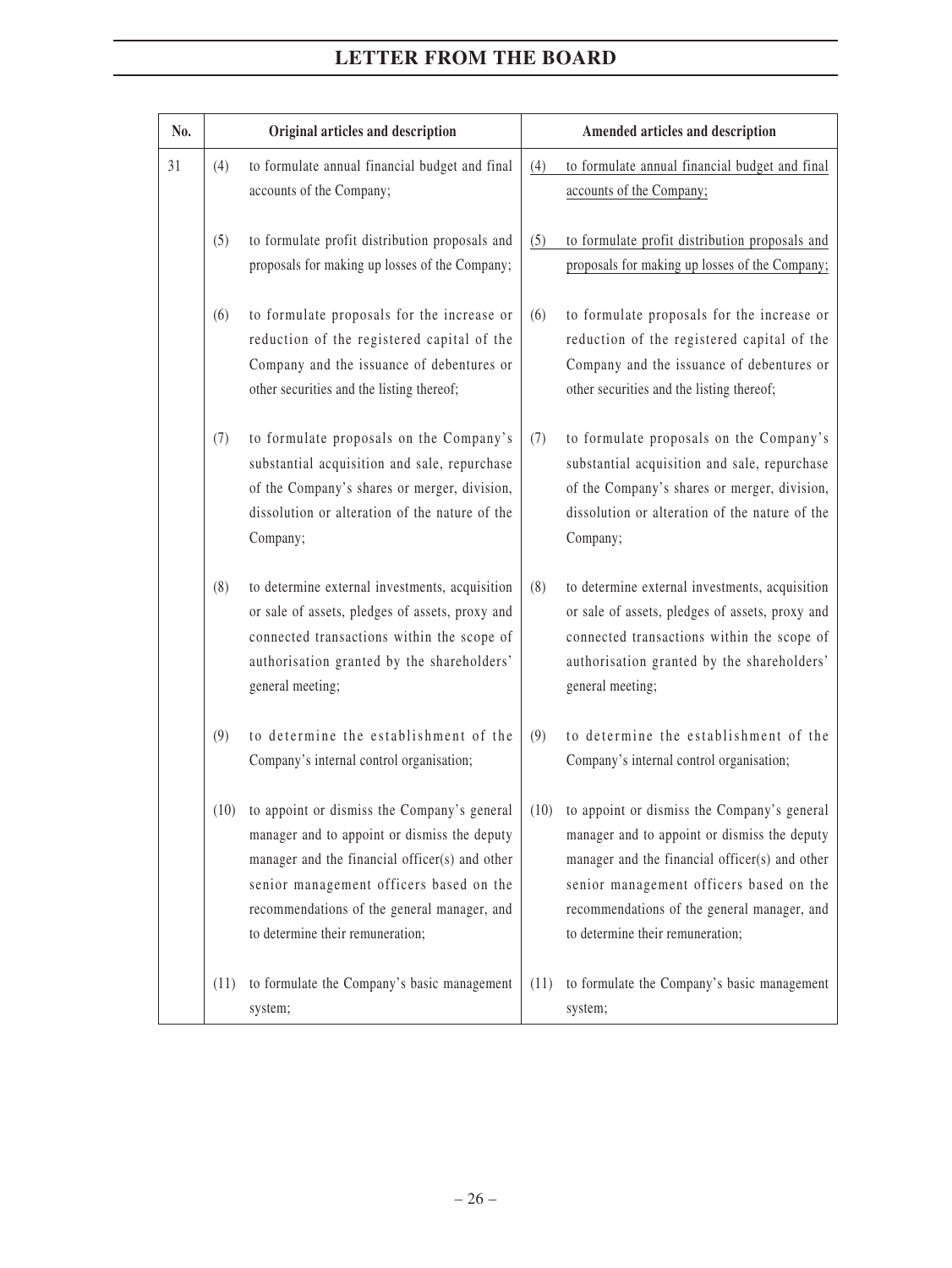| No. |      | Original articles and description                                                                                                                         |      | Amended articles and description                                                                                                                         |
|-----|------|-----------------------------------------------------------------------------------------------------------------------------------------------------------|------|----------------------------------------------------------------------------------------------------------------------------------------------------------|
|     | (12) | to formulate proposals for any amendment of<br>the Articles;                                                                                              | (12) | to formulate proposals for any amendment of<br>the Articles;                                                                                             |
|     | (13) | to exercise the Company's rights to make<br>significant borrowing within the Company's<br>annual financial budget;                                        | (13) | to exercise the Company's rights to make<br>significant borrowing within the Company's<br>annual financial budget;                                       |
|     | (14) | to determine the establishment of special<br>committee of the board of directors and the<br>appointment and removal of the relevant person-<br>in-charge; | (14) | to determine the establishment of special<br>committee of the board of directors and the<br>appointment and removal of the relevant<br>person-in-charge; |
|     | (15) | to exercise other duties designated by the<br>shareholders' general meeting and the Articles<br>of Association; provided that the board of                | (15) | to appoint and remove the secretary to the board<br>of directors;                                                                                        |
|     |      | directors shall report the state of implementation<br>to the annual general meeting after performing<br>such duties;                                      | (16) | to manage matters relating to the Company's<br>disclosure of information;                                                                                |
|     | (16) | to determine other important business and<br>administrative matters which are not required<br>by the Articles of Association or relevant                  | (17) | to propose in general meeting to re-appoint or<br>replace the accounting firm which undertakes<br>auditing work for the Company;                         |
|     |      | regulations to be decided by the shareholders'<br>general meeting; and to sign other important<br>agreements;                                             | (18) | to be informed of the work report submitted by<br>the Company's general manager and to examine<br>the work of the general manager;                       |
|     | (17) | to appoint and remove the secretary to the board<br>of directors;                                                                                         | (19) | to be responsible for the construction of legal<br>and compliance management issues of the<br>Company;                                                   |
|     | (18) | to manage matters relating to the Company's<br>disclosure of information;                                                                                 | (20) | to perform other duties authorized by the<br>shareholders' general meeting and the                                                                       |
|     | (19) | to propose in general meeting to re-appoint or<br>replace the accounting firm which undertakes                                                            |      | Company's Articles;                                                                                                                                      |
|     |      | auditing work for the Company;                                                                                                                            | (21) | to decide on other major business matters and<br>administrative matters that are not required by                                                         |
|     | (20) | to be informed of the work report submitted by                                                                                                            |      | the Articles of Association or the relevant laws,                                                                                                        |
|     |      | the Company's general manager and to examine<br>the work of the general manager.                                                                          |      | regulations, departmental rules to be decided by<br>the shareholders' general meeting.                                                                   |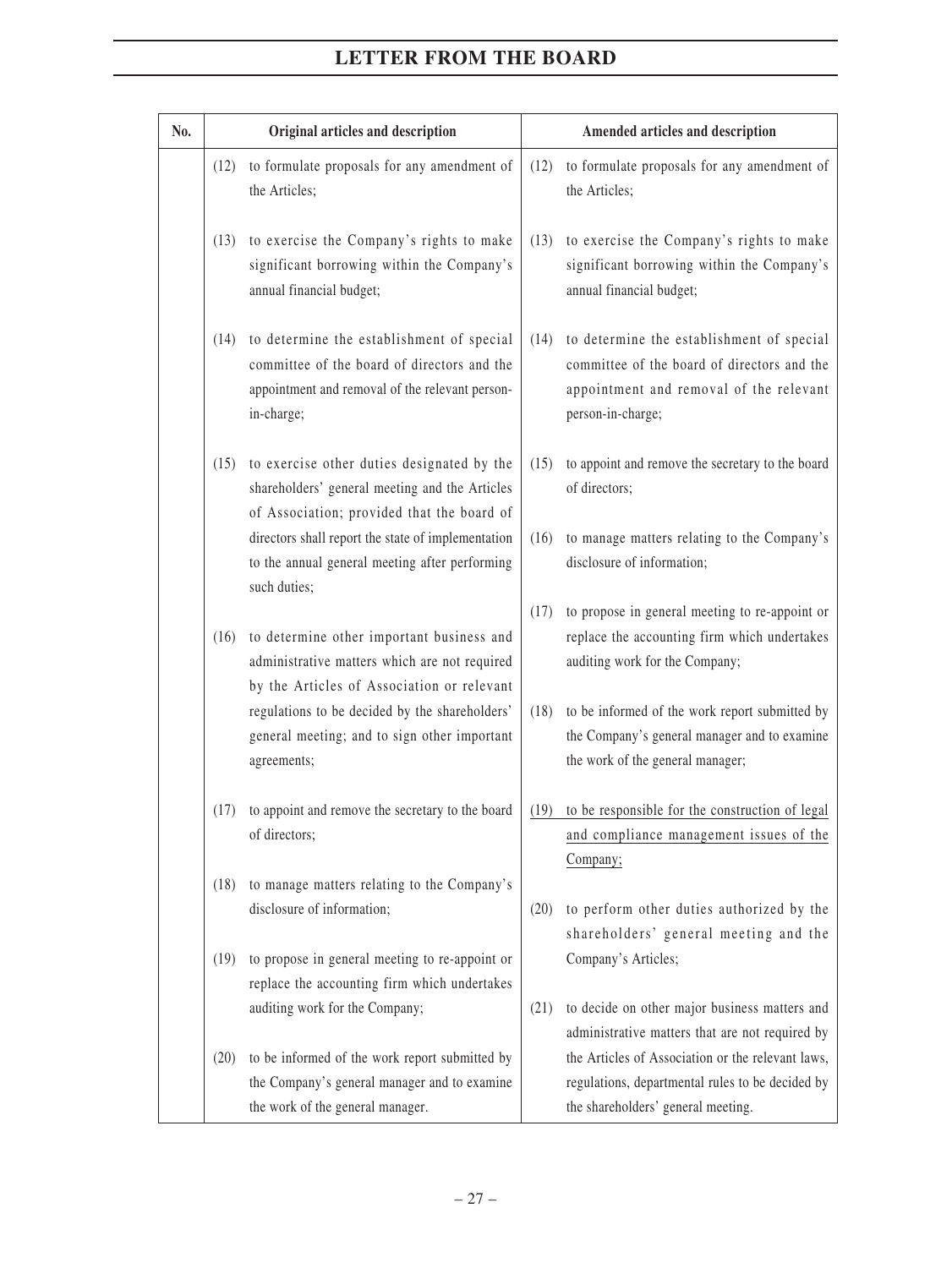| No. | Original articles and description                     | Amended articles and description                         |
|-----|-------------------------------------------------------|----------------------------------------------------------|
| 32  | Article 24 The supervisors and the secretary to the   | Article 24 The supervisors and the secretary to the      |
|     | Board shall be in attendance at the Board meeting.    | Board shall be in attendance at the Board meeting. If    |
|     |                                                       | the matters deliberated at the Board meeting involve     |
|     | The Responsible person from functional departments    | legal issues, the general legal counsel shall attend the |
|     | proposing resolutions or closely related to the       | meeting and give opinions.                               |
|     | resolutions may be in attendance at the Board meeting |                                                          |
|     | if necessary.                                         | The Responsible person from functional departments       |
|     |                                                       | proposing resolutions or closely related to the          |
|     |                                                       | resolutions may be in attendance at the Board meeting    |
|     |                                                       | if necessary.                                            |

The proposed amendments to the Articles of Association and its appendices are subject to the consideration and approval of the Shareholders of the Company by way of a special resolution at the AGM.

#### **2. ANNUAL GENERAL MEETING**

The AGM will be held at 1:30 p.m. on 23 June 2022 at the Magang Office Building, No. 8 Jiu Hua Xi Road, Maanshan City, Anhui Province, at which relevant resolutions will be proposed for approval, including the approval of the proposed amendments to the Articles of Association and its appendices.

Whether or not you are able to attend the AGM, you are requested to complete the supplemental proxy form in accordance with the instructions printed thereon and return the same to the Company's branch share registrar in Hong Kong, Hong Kong Registrars Limited at Rooms 1712– 1716, 17/F, Hopewell Centre, 183 Queen's Road East, Wanchai, Hong Kong, in any event not less than 24 hours before the time appointed for the holding of the AGM or any adjournment thereof. Completion and return of the supplemental proxy form shall not preclude you from attending and voting in person at the AGM or any adjourned meeting should you so desire.

#### **3. RECOMMENDATIONS**

The Board considers that the proposed amendments to the Articles of Association and its appendices are in the interests of the Company and the Shareholders as a whole, and thereby recommends the Shareholders to vote in favour of the resolution at the AGM.

> Yours faithfully By order of the Board **Maanshan Iron & Steel Company Limited Ding Yi** Chairman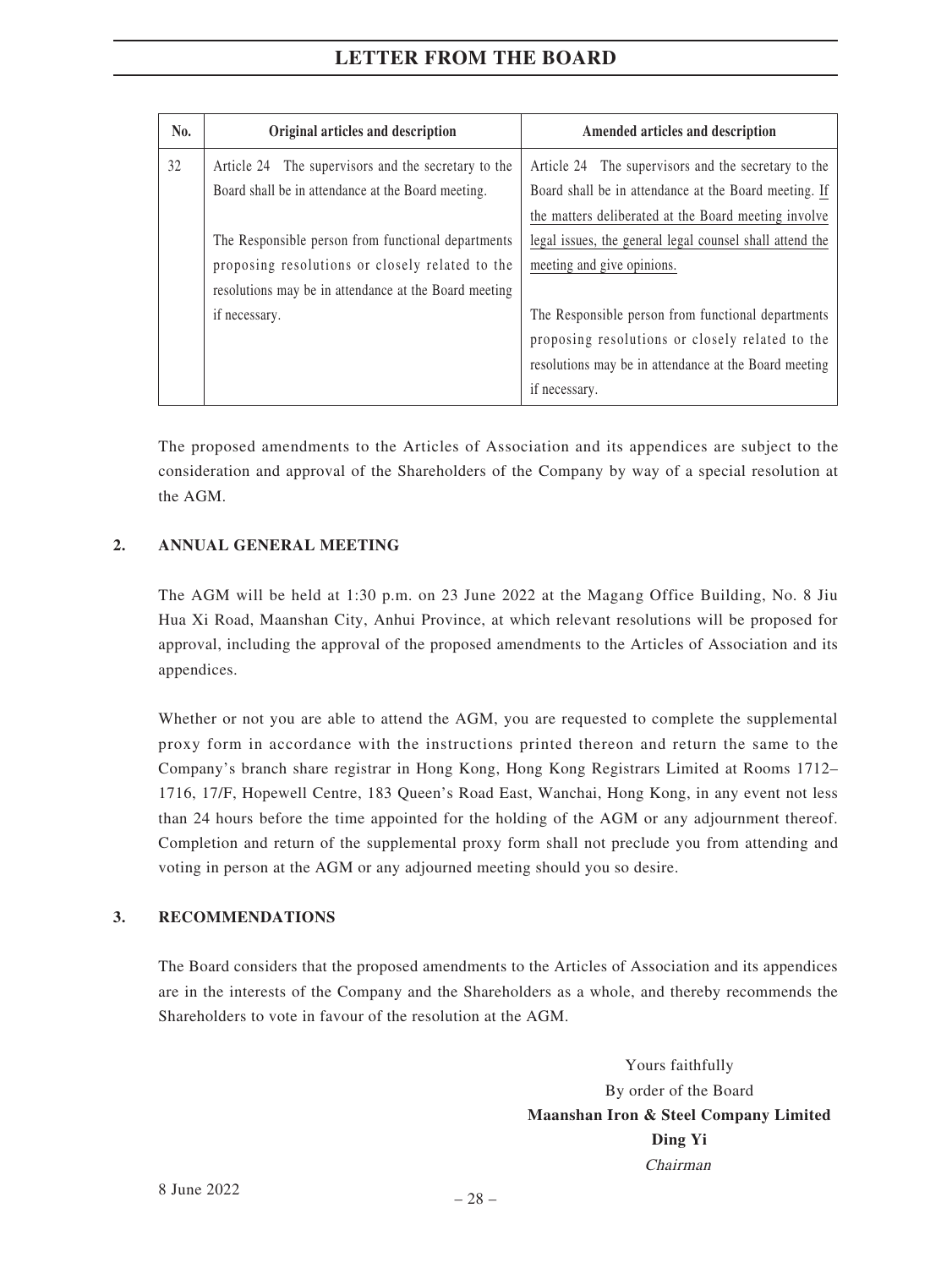# **馬鞍山鋼鐵股份有限公司 Maanshan Iron & Steel Company Limited MA STEEL**

*(A joint stock limited company incorporated in the People's Republic of China)*

**(Stock Code: 00323)**

# **SUPPLEMENTAL NOTICE OF THE 2021 ANNUAL GENERAL MEETING**

Reference is made to the notice of the 2021 annual general meeting (the "**Original AGM Notice**") of Maanshan Iron & Steel Company Limited (the "**Company**") dated 5 May 2022, which contains the resolutions to be proposed for shareholders' approval at the 2021 annual general meeting (the "**AGM**"), which will be held at the Magang Office Building, No. 8 Jiu Hua Xi Road, Maanshan City, Anhui Province, the People's Republic of China (the "**PRC**"), at 1:30 p.m. on Thursday, 23 June 2022.

**SUPPLEMENTAL NOTICE IS HEREBY GIVEN** that the AGM, which will be held as originally scheduled, will consider the following special resolution in addition to the resolutions set out in the Original AGM Notice:

#### **SPECIAL RESOLUTION:**

11. To consider and approve the proposed amendments to the Articles of Association and its Appendices.

Meeting details of the AGM were published on the website of the Shanghai Stock Exchange (http://www.sse.com.cn) and the website of The Stock Exchange of Hong Kong Limited (http://www.hkexnews.hk).

> By order of the Board **Maanshan Iron & Steel Company Limited He Hongyun** Secretary to the Board

7 June 2022 Maanshan City, Anhui Province, the PRC

As at the date of this announcement, the directors of the Company include executive directors Ding Yi and Ren Tianbao; and independent non-executive directors Zhang Chunxia, Zhu Shaofang and Wang Xianzhu.